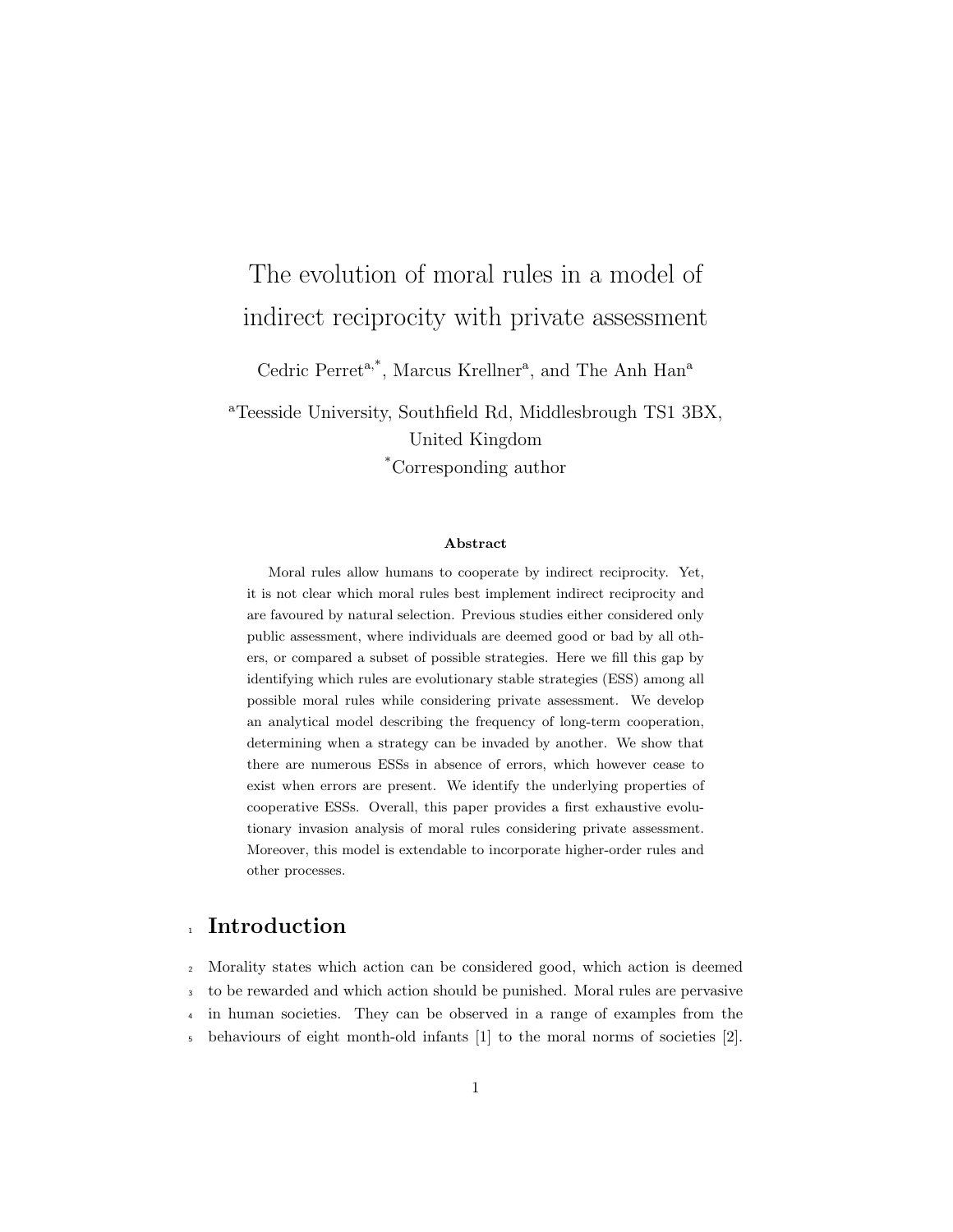The pervasiveness of these rules could be explained by their capacity to create cooperation by indirect reciprocity [3]. Indirect reciprocity describes a form of reciprocity where the action of an individual is reciprocated by a third party in future interactions. In its simplest form, cooperators get rewarded by receiving future cooperation, and defectors get punished by future defection [4]. Indirect  $_{11}$  reciprocity can be beneficial as it is one of the few mechanisms that can create cooperation [3, 5, 6] even when the interactions are not repeated or between related individuals.

 Indirect reciprocity explains well the emergence of moral rules but it is not clear which moral rules best implement indirect reciprocity, and thus, which moral rules should be observed in the real world. The number of possible rules can quickly become staggering. When individuals judge the action of another, they can take into account not only the action observed, but also the reputation of the individuals involved in the interaction. For instance, helping someone is generally seen as a positive action, but helping a criminal can be deemed bad. Do individuals use only a few rules among all the possible rules, or do a wide variety of rules coexist? Are there features common to all these rules and if yes, what are they? For instance, ones could expect that successful rules are simple ones as observed in direct reciprocity [7, 8], while others argued that rules could be so complex that it drove the evolution of larger brains [9].

 Tackling this problem, previous works have compared the evolutionary suc- cess of a large number of rules. Their results show that only few strategies stand out in term of evolutionary success and the frequency of cooperation  $_{29}$  they enforce [4, 10, 11]. These previous works have been a major contribution but its conclusions are limited. First, they did not consider the evolution of different assessment rules, i.e. how an individual is judged. Assessment rules were fixed in a group by moral norms, and all individuals within a group judge someone else actions in the same way. Although individuals within a group can share moral rules because they conform to common norms, evidence suggests that moral rules are also strongly determined by individual characteristics and thus, can differ between individuals. For instance, infants [12, 13] and toddlers, which were almost not exposed to social norms, already exhibit signs of indirect reciprocity [14, 15]. Second, these previous models consider that the opinions and assessments are public. This means that individuals are considered either exclusively good or exclusively bad by all others at a given time. Yet, in the real world, individuals can disagree in their judgements because they have dif-ferent moral rules or because they get contradictory information. For instance,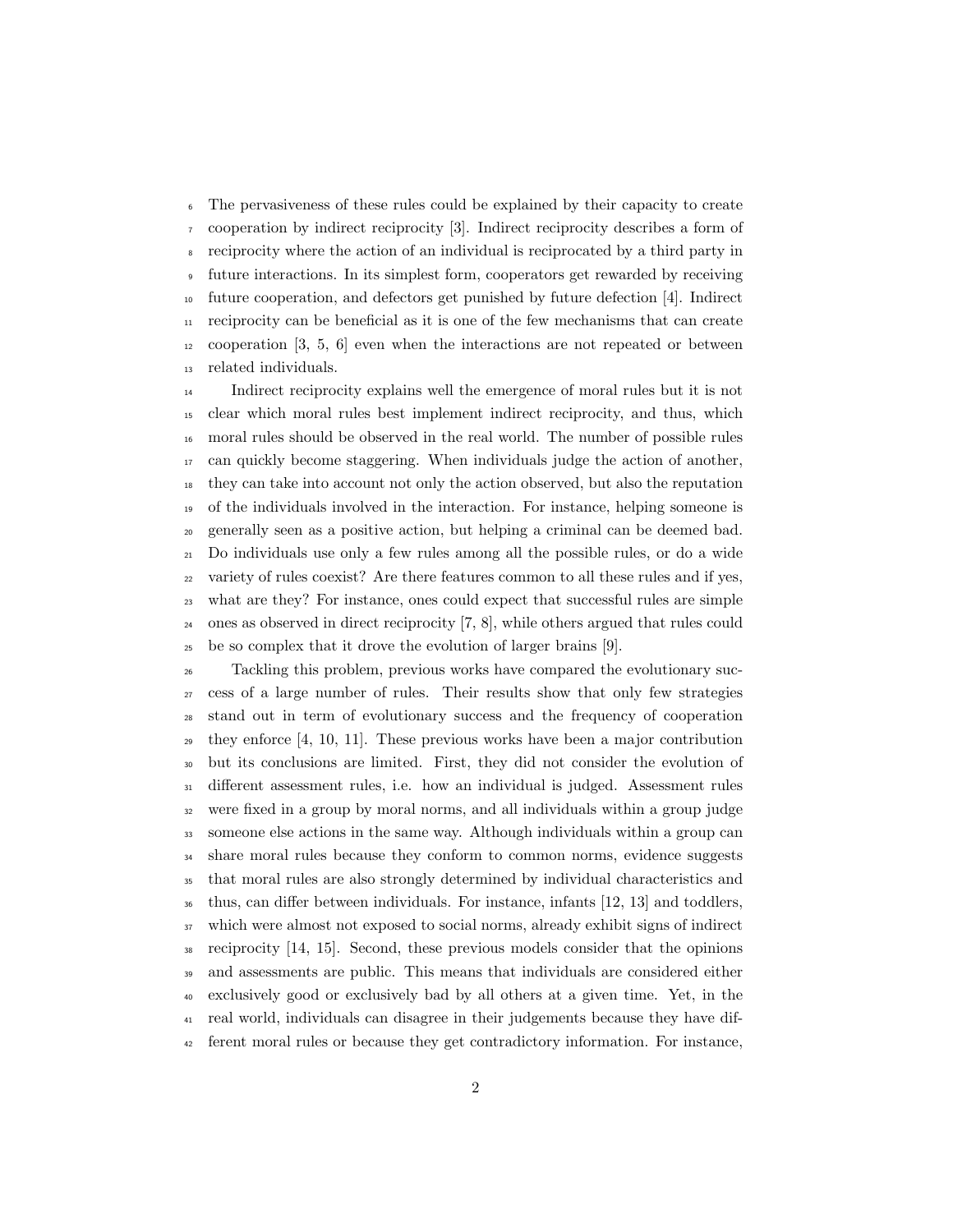hunter-gatherers exhibit reciprocity and moral [16] , but often disagree on who exhibit these moral values [17].

 The limits of the assumption of public assessment are well acknowledged but models considering private assessment have been limited by analytical complex- ity. Indeed, disagreement between individual opinions can itself result in future interactions being judged differently by the actor and an observer, fuelling more disagreement. As a result, previous work that considered private assessment or individual assessment rules limited their analysis to a small set of strategies, usually the ones that have been shown successful in models with public assess- $\frac{52}{2}$  ment [18–21]. Recently, [22] developed a model to explore the success of a large number of assessment rules against strategies that always cooperate or defect [23]. Yet, an exhaustive study which confronts all possible rules with each other is still missing.

 In this paper, we aim to fill this gap by identifying the evolutionary stable strategies among all possible moral rules. The contributions of this paper are two-fold. First, we provide the first exhaustive evolutionary invasion analysis of moral rules considering private assessment. We show that few moral rules stand out and we identify the common features of these rules. Second, we provide a model which describes the dynamics of opinions and provide the frequency of cooperation of an individual given its strategy with private assessment. This model can be extended to incorporate higher order rules and other processes, e.g. communication [24].

## Model description

 The model describes a well-mixed and infinitely large population of individuals that play a one-shot dyadic donation game. In this game, a randomly chosen individual called 'donor' decides whether to cooperate with another randomly  $\theta$  chosen individual called 'recipient'. If the donor cooperates, it pays a cost c to  $\pi$  provide a benefit b to the receiver, while if it defects nothing happens. This  $\tau_1$  game is a social dilemma as we consider  $b > c$ , because all would benefit if all individuals donated, but individuals are not willing to pay the cost.

Individuals hold private opinions on each other individual except themselves.

Opinions are either 1 or 0, i.e. good or bad. Individuals use these opinions to

apply their strategies. A strategy consists of a set of action rules,  $A$ , and two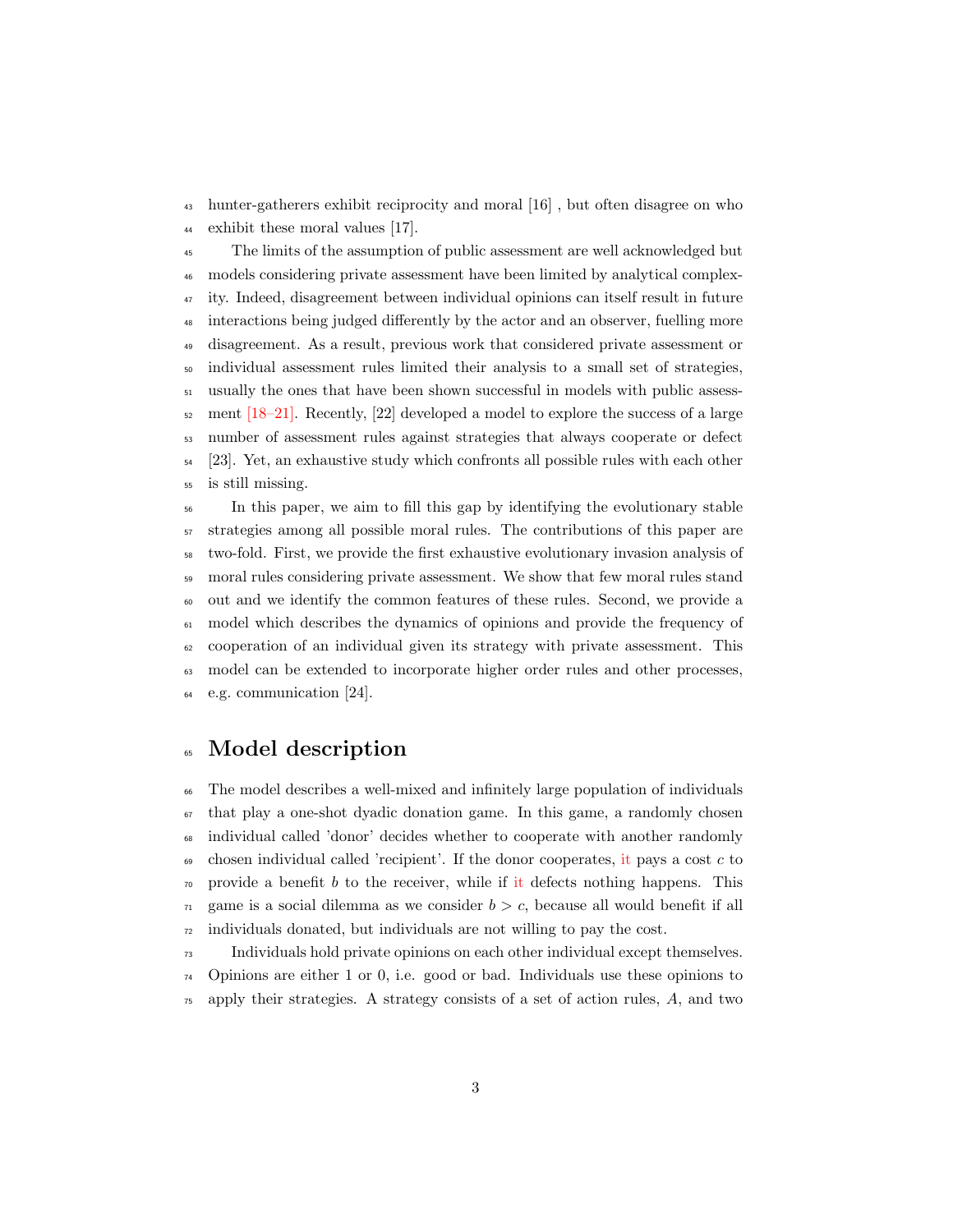$76$  sets of assessment rules, C and D,

$$
A = \begin{pmatrix} a_1 \\ a_0 \end{pmatrix}, \quad C = \begin{pmatrix} c_{11} \\ c_{10} \\ c_{01} \\ c_{00} \end{pmatrix}, \quad D = \begin{pmatrix} d_{11} \\ d_{10} \\ d_{01} \\ d_{00} \end{pmatrix}, \tag{1}
$$

 $\pi$  where  $a_i, c_{ij}, d_{ij} \in \{0,1\} \ \forall \ i, j \in \{0,1\}.$  The action rules determine how the <sup>78</sup> individual will behave when it is chosen as a donor and meets a recipient it <sup>79</sup> thinks to be good  $(a_1)$  or bad  $(a_0)$ . For example,  $a_1 = 1$  means to cooperate <sup>80</sup> with someone good and  $a_0 = 0$  to defect with someone bad. The assessment <sup>81</sup> rules determine how the individual updates its opinions when it observes an <sup>82</sup> interaction between two other players. The action of the donor and the current <sup>83</sup> opinions of the observing individual (toward the two observed players) are con-<sup>84</sup> sidered. For example, the rule  $c_{10} = 1$  means that a good donor cooperating <sup>85</sup> with a bad recipient is regarded as good afterwards. Assessment rules are di- $\delta$ <sup>86</sup> vided into two here for simplicity (C applies to the case where donor cooperates  $\mathfrak{so}$  and D applies to the case where donor defects). The opinion about the recipi-<sup>88</sup> ent is not updated. Errors may occur during assessment or while implementing <sup>89</sup> an action. Following literature [25], we consider (i) execution errors, at a rate  $\theta$ , where an individual does the opposite of what it intended (i.e. determined  $\mu_{91}$  by her strategy) and (ii) assessment errors, at a rate  $\mu_a$ , where an individual <sup>92</sup> assigns the opposite opinion of what her assessment rules would suggest.

 A large number of strategies are possible, and each strategy can differ in its evolutionary success. We want to compute the evolutionary success of different strategies and see if particular strategies stand out. Our method consists in deriving the long-run average proportion of good opinions others have on an individual, i.e. the individual's h-score. We use this h-score to calculate the frequency of cooperation from and towards this individual which determinate its fitness. We apply this method to compare the h-score and the fitness of individuals in a population with a resident strategy and a single mutant strategy to perform an ESS analysis.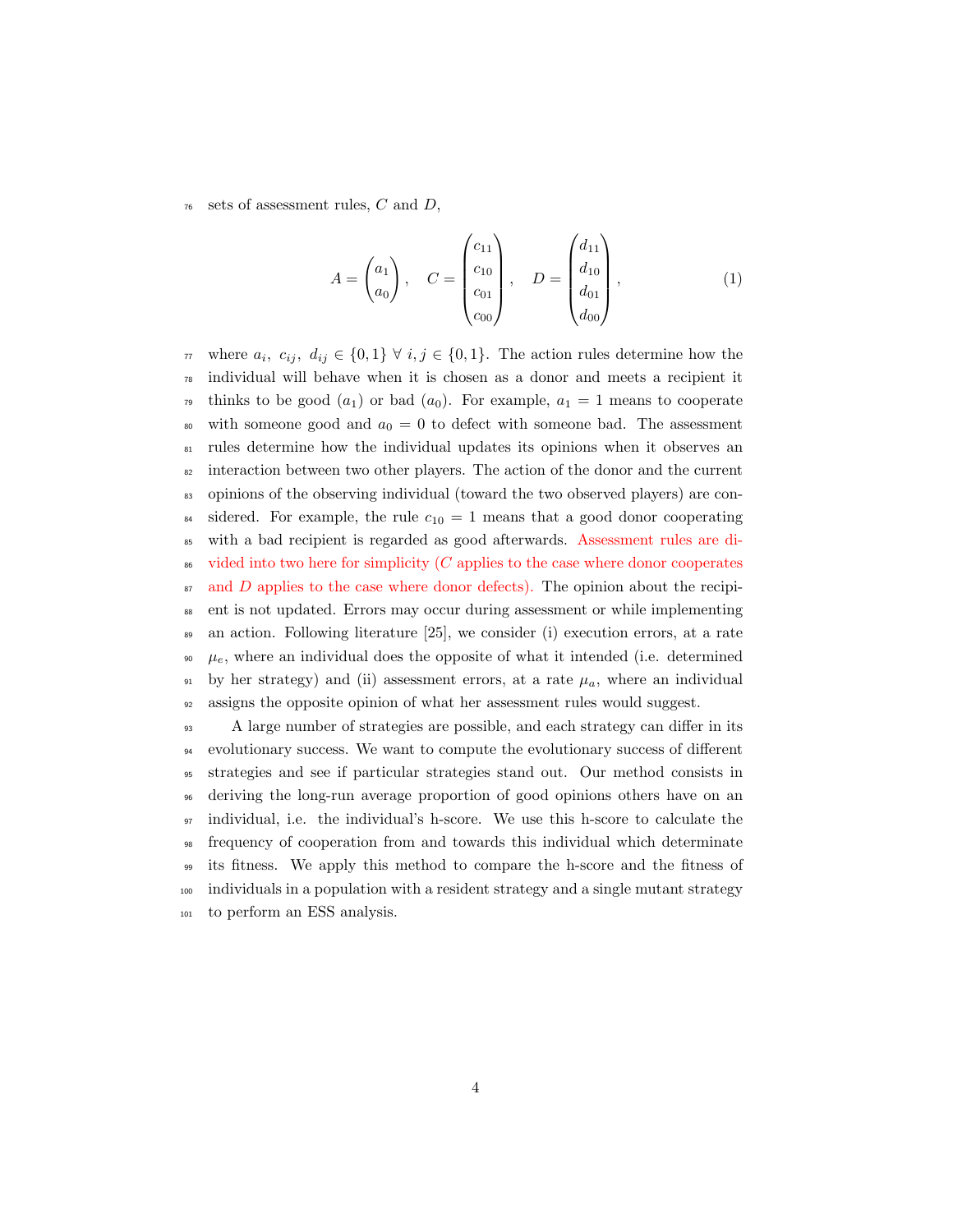## Results

### Monomorphic population

 We confirm that the analytical model correctly approximates the h-score and the probability of cooperation at equilibrium, by comparing the predictions of the analytical model with agent-based simulations for any possible strategies in a monomorphic population. Some pairs of strategies are equivalent (as formally defined in the mirror image section of the extended method). They simply assess and act upon opinions in an opposite way (what one would call good is called bad by the other). After keeping one instance of each pair, we are left with 258 strategies including 256 discriminator strategies, unconditional cooperator and unconditional defector. The simulations implement the aforementioned model with a population of 100 individuals and one observer per interaction. The <sup>114</sup> results of the simulations are taken after  $4 \times 10^5$  interactions, and averaged over  $115 \cdot 10^5$  interactions and 30 independent replicates. We run analysis considering that (i) the error rate is negligible and (ii) the error rate is not negligible. In the former, we consider that the error rate is equal to 0 in the analytical model  $_{118}$  and we keep a very low error rate in simulation (namely,  $10^{-4}$ ). In the latter, we do not vary independently the execution and assessment error rates because we are interested in testing the robustness of the conclusion obtained from the model without errors, rather than describing the effect of a particular type of error.

 The results show that the analytical model well approximates the h-score and the probability of cooperation at equilibrium. The mean difference between the h-score predicted and simulated is 0.014 in absence of error and 0.005 in presence of error. The mean difference between the frequency of cooperation predicted and simulated is 0.01 in absence of error and 0.0009 in presence of error. The detailed results are provided in SI. The results of the simulations are illustrated in supplementary Figure S1 and summarised in supplementary Figure S2.

## <sup>131</sup> Evolutionary invasion analysis

 We now use the analytical model to conduct an evolutionary invasion analysis (in short, ESS analysis). As common assumptions in ESS analysis [26], we assume that i) mutations are rare and thus, there is at most one mutant strategy  $m$  at  $_{135}$  a time in a population of individuals with resident strategy r, ii) the mutant's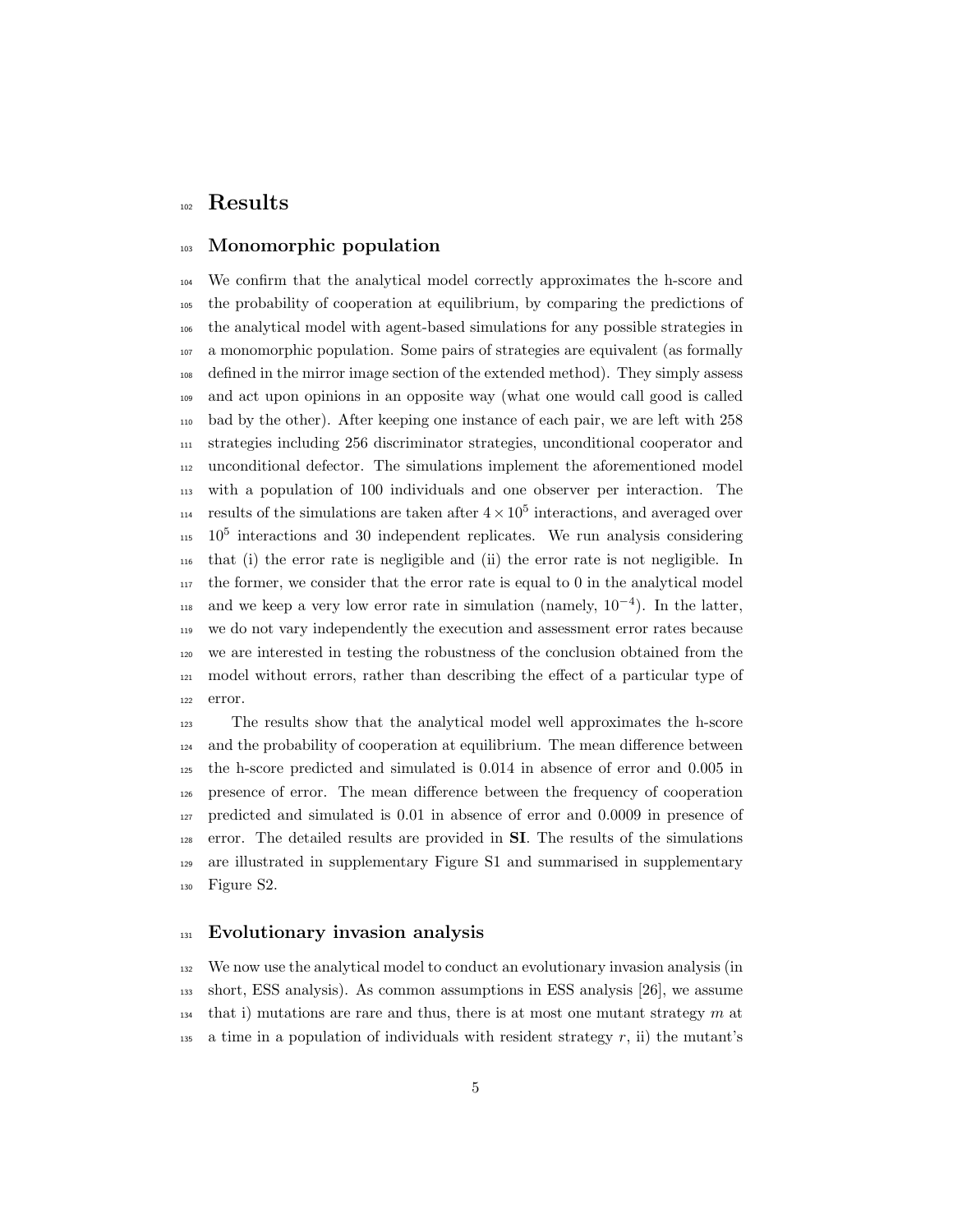

Figure 1: Number of ESS as a function of the benefit to cost ratio,  $b/c$ . The colour represents the probability of cooperation between residents. The results are presented for different initial h-scores  $h(t0)$  (0.1, 0.5 and 0.9, in top, middle and bottom rows, respectively).

 effect is negligible on the dynamics and iii) population size is large enough so that stochasticity in selection is negligible. To know if a strategy can be invaded or not by another, we compute the difference of absolute fitness between a mutant strategy in a population of resident strategy. If the fitness of the mutant is lower or strictly equal, the mutant disappears and the resident resists invasion. If a strategy resists invasion from all other possible strategies, it is an ESS. Unlike the previous section, fitness and h-score are now directly computed rather than  $_{143}$  simulated. We consider that any differences in fitness less than  $10^{-4}$  are equal to 0 because of the floating point error.

#### In absence of errors

146 First, we consider that the errors are negligible, that is  $\mu_a = 0$  and  $\mu_e = 0$ . Figure 1 shows that there are multiple evolutionary stable strategies (ESS), that is strategies that can not be invaded by others. Supplementary Figure S3 149 shows that some strategies are not ESS for all studied initial h-score  $h(t0)$ . We focus on strategies that are ESS for all three initial h-scores.

The ESS can be divided in two groups, strategies which cooperate and avoid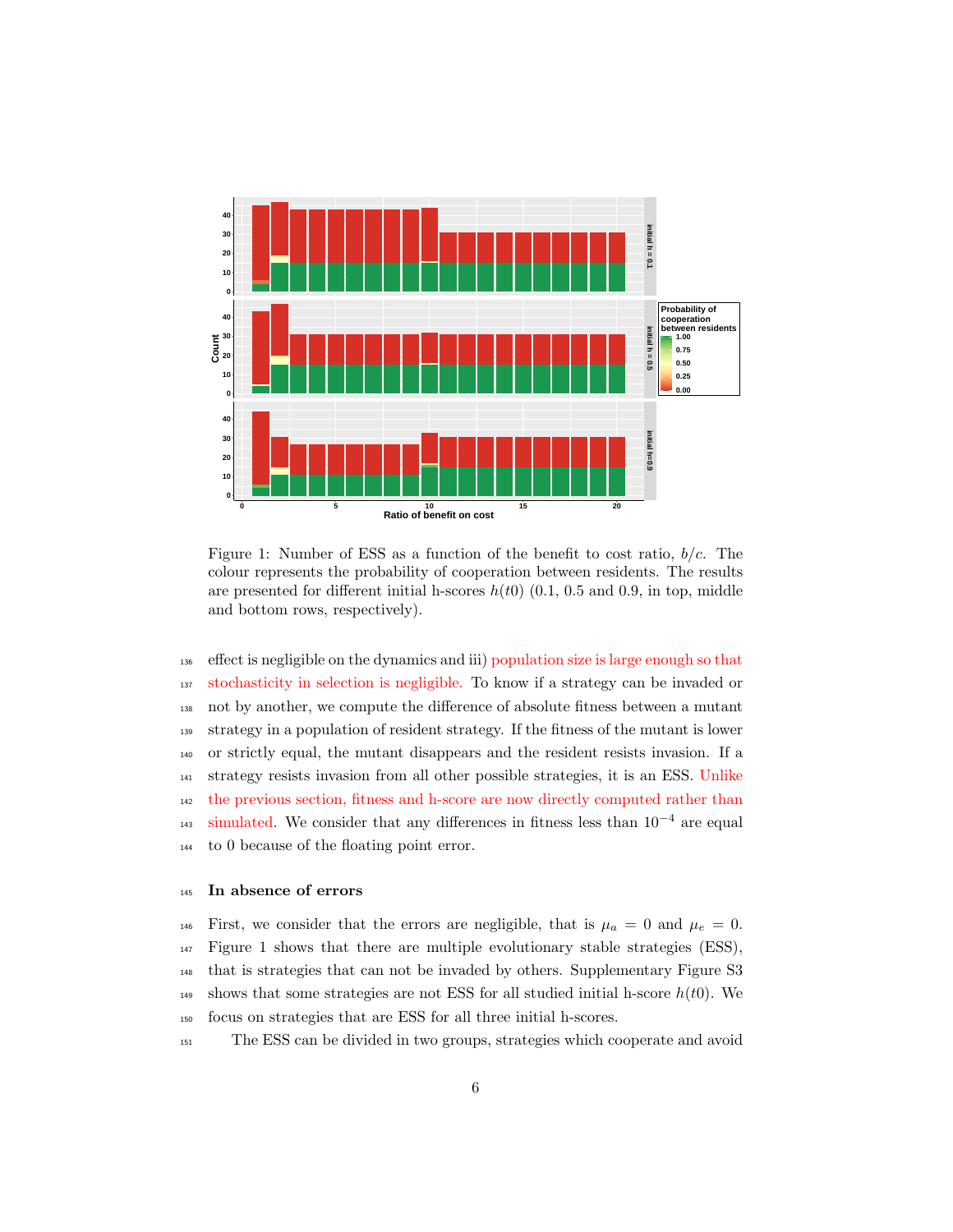| Name   | a <sub>1</sub> | a <sub>0</sub> | $c_{11}$     | $c_{10}$       | $c_{01}$       | $c_{00}$       | $d_{11}$     | $d_{10}$     | $d_{01}$       | $d_{00}$     | Minimum ratio<br>benefit on cost |  |
|--------|----------------|----------------|--------------|----------------|----------------|----------------|--------------|--------------|----------------|--------------|----------------------------------|--|
| $C-1$  | $\mathbf{1}$   | $\mathbf{0}$   | $\mathbf{1}$ | $\mathbf{1}$   | $\mathbf{1}$   | $\mathbf{1}$   | $\mathbf{0}$ | $\mathbf{1}$ | $\Omega$       | $\mathbf{1}$ | $\mathbf{1}$                     |  |
| $C-2$  | $\mathbf{1}$   | $\Omega$       | $\mathbf{1}$ | $\mathbf{1}$   | $\mathbf{1}$   | $\mathbf{1}$   | $\mathbf{0}$ | $\mathbf{1}$ | $\Omega$       | $\Omega$     | $\mathbf{1}$                     |  |
| $C-3$  | $\mathbf{1}$   | $\Omega$       | $\mathbf{1}$ | $\mathbf{1}$   | $\mathbf{1}$   | $\mathbf{1}$   | $\Omega$     | $\Omega$     | $\Omega$       | $\mathbf{1}$ | $\mathbf{1}$                     |  |
| $C-4$  | $\mathbf{1}$   | $\Omega$       | $\mathbf{1}$ | $\mathbf{1}$   | $\mathbf{1}$   | $\mathbf{0}$   | $\Omega$     | $\mathbf{1}$ | $\Omega$       | $\mathbf{1}$ | $\mathbf{1}$                     |  |
| $C-5$  | $\mathbf{1}$   | $\Omega$       | $\mathbf{1}$ | $\mathbf{1}$   | $\mathbf{1}$   | $\mathbf{1}$   | $\Omega$     | $\mathbf{1}$ | $\mathbf{1}$   | $\mathbf{1}$ | $\overline{2}$                   |  |
| $C-6$  | $\mathbf{1}$   | $\Omega$       | $\mathbf{1}$ | $\mathbf{1}$   | $\mathbf{1}$   | $\mathbf{1}$   | $\mathbf{0}$ | $\mathbf{1}$ | $\mathbf{1}$   | $\mathbf{0}$ | $\overline{2}$                   |  |
| $C-7$  | $\mathbf{1}$   | $\mathbf{0}$   | $\mathbf{1}$ | $\mathbf{1}$   | $\mathbf{1}$   | $\mathbf{1}$   | $\mathbf{0}$ | $\mathbf{0}$ | $\mathbf{1}$   | $\mathbf{1}$ | $\overline{2}$                   |  |
| $C-8$  | $\mathbf{1}$   | $\Omega$       | $\mathbf{1}$ | $\mathbf{1}$   | $\mathbf{1}$   | $\mathbf{1}$   | $\Omega$     | $\Omega$     | $\mathbf{1}$   | $\mathbf{0}$ | $\overline{2}$                   |  |
| $C-9$  | $\mathbf{1}$   | $\Omega$       | $\mathbf{1}$ | $\mathbf{1}$   | $\mathbf{1}$   | $\overline{0}$ | $\Omega$     | $\mathbf{1}$ | $\mathbf{1}$   | $\mathbf{1}$ | $\overline{2}$                   |  |
| $C-10$ | $\mathbf{1}$   | $\Omega$       | 1            | $\mathbf{1}$   | $\mathbf{1}$   | $\mathbf{0}$   | $\Omega$     | $\mathbf{1}$ | $\mathbf{1}$   | $\Omega$     | $\overline{2}$                   |  |
| $C-11$ | $\mathbf{1}$   | $\Omega$       | $\mathbf{1}$ | $\mathbf{1}$   | $\mathbf{1}$   | $\Omega$       | $\Omega$     | $\Omega$     | $\mathbf{1}$   | $\mathbf{1}$ | $\overline{2}$                   |  |
| $C-12$ | $\mathbf{1}$   | $\overline{0}$ | $\mathbf{1}$ | $\overline{1}$ | $\overline{0}$ | 1              | $\mathbf{1}$ | $\mathbf{1}$ | $\overline{0}$ | $\mathbf{1}$ | $1/(1-h(t0))$                    |  |
| $C-13$ | $\mathbf{1}$   | $\Omega$       | 1            | $\mathbf{1}$   | $\Omega$       | $\mathbf{1}$   | $\mathbf{1}$ | $\mathbf{1}$ | $\Omega$       | $\Omega$     | $1/(1 - h(t0))$                  |  |
| $C-14$ | $\mathbf{1}$   | $\Omega$       | $\mathbf{1}$ | $\mathbf{1}$   | $\Omega$       | $\mathbf{1}$   | $\mathbf{1}$ | $\Omega$     | $\Omega$       | $\mathbf{1}$ | $1/(1 - h(t0))$                  |  |
| $C-15$ | 1              | $\Omega$       | 1            | $\mathbf{1}$   | $\Omega$       | $\mathbf{0}$   | $\mathbf{1}$ | $\mathbf{1}$ | 0              | $\mathbf{1}$ | $1/(1 - h(t0))$                  |  |

Figure 2: List of strategies that are cooperators and ESS for any initial h-score and at least one value of the benefit to cost ratio,  $b/c$ . The last column represents the minimum ratio for which the strategy is ESS for any initial h-score.

 exploitation, and those which defect and efficiently exploit others. There are strategies that have an intermediary probability of cooperation but they are only ESS for a specific benefit to cost ratio so we do not discuss them further here. We present the 15 strategies that are ESS and cooperators in Figure 2, with the minimum benefit to cost ratio required for a strategy to be an ESS. We present the 38 strategies that are defectors in supplementary Figure S4, with the maximum benefit to cost ratio required for a strategy to be ESS. We call <sup>159</sup> the ESS cooperator and defector strategies respectively  $C<sup>*</sup>$  and  $D<sup>*</sup>$ . We name each ESS cooperator, with C1 representing the first ESS cooperator in the table, C2 the second, and so on.

 First, we look closely at the ESS cooperators. In term of behaviours, a distinctive feature of the ESS cooperators is that they fully cooperate with each other while cooperating less with mutant defectors. By cooperating with each other, they sustain the highest possible fitness for cooperators. By cooperating less with mutant defectors, they limit the fitness of the mutant to be less than or equal to their fitness, providing that the benefit of cooperation is high enough. First, all the ESS cooperators have  $c_{11} = 1$  and  $c_{10} = 1$ . It means that they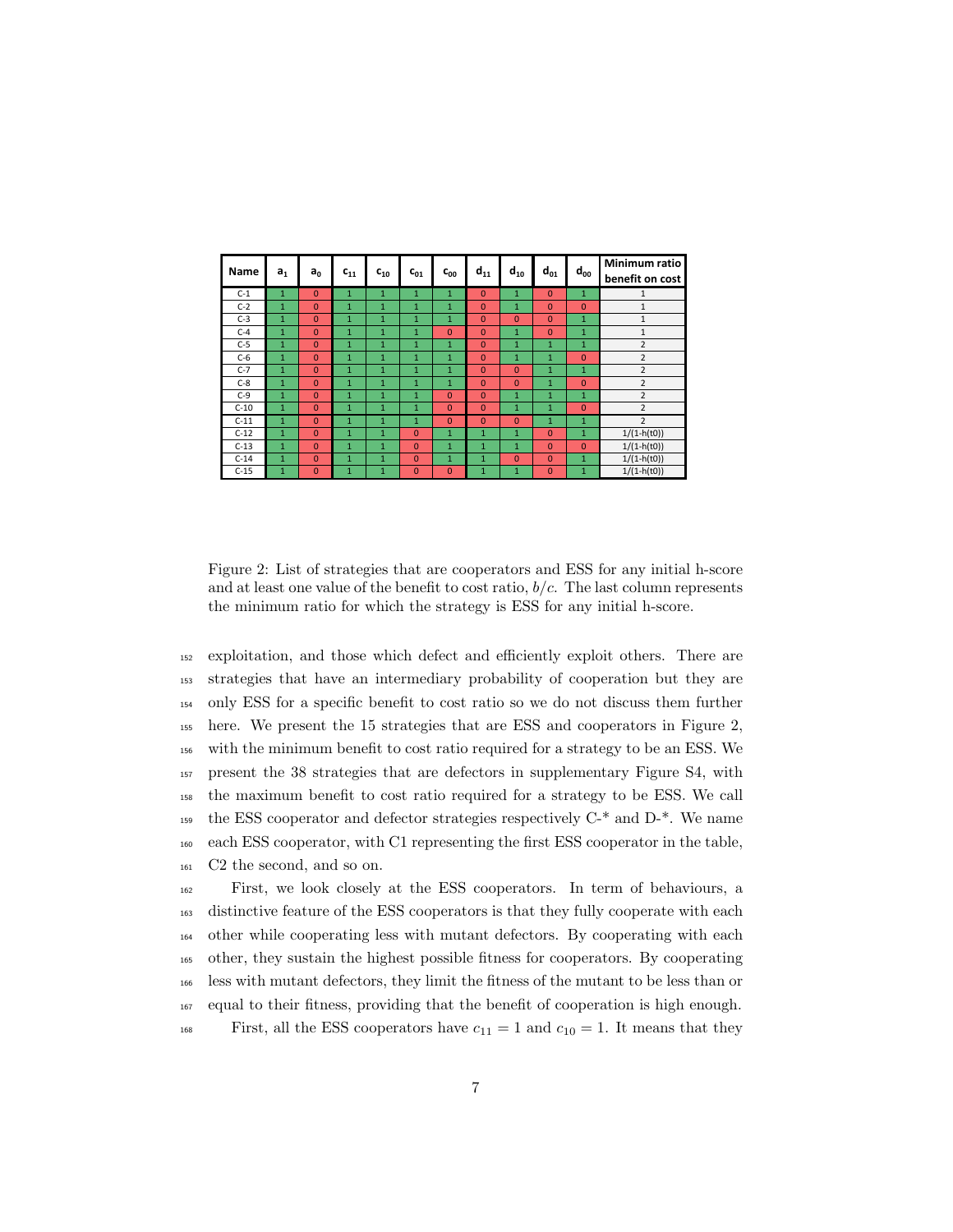

Figure 3: Differential equation of h-score of resident on mutant for the three types of ESS cooperators when mutant is always defect (AllD). From left to right, strategies that are ESS for a ratio of 1, 2 and  $\frac{1}{1-h(t0)}$ .

 consider that cooperation from an individual seen as good is always rewarded by future cooperation. Ultimately, this results in a population of individuals which see each other as good and always cooperate with each other. This allows the strategies to maintain cooperation once established.

173 Second, the ESS cooperators have either  $d_{11} = 0$  or  $d_{01} = 0$ , or both. This means that they will consider individuals defecting towards good individuals as (partly or totally) bad. Because the ESS cooperators consider each other as good once h-score of 1 is reached, this allows ESS cooperators to defect with individuals that defect with them. ESS cooperators differ in their capacity to efficiently reciprocate defection. First, there are strategies that have both  $179 \, d_{11} = 0$  and  $d_{01} = 0$ . They are ESS on the whole range of benefit to cost ratios (C1-C4). It is because they have an average opinion of 0 on defectors, and thus will always defect with them, as shown in the left panel of Figure 3. Second, 182 there are strategies that have both  $d_{11} = 0$  and  $d_{01} = 1$ , which are ESS if the  $_{183}$  benefit is at least twice larger than the cost (C5-11). These strategies have half of the time good opinion (and cooperating) with mutant defectors, and half of the time bad opinion (and defecting) with mutant defectors. Finally, there 186 are strategies which have  $d_{11} = 1$  and  $d_{01} = 0$  (C12-15) and for which their evolutionary stability depends of the initial h-score. For instance, they are ESS <sup>188</sup> for a ratio  $b/c > 10$  if the initial h-score is 0.9 or ESS for a ratio  $b/c > 2$  if the initial h-score is 0.5. These strategies have in common that their opinions of mutant defecting with good individuals remain roughly the same. For instance, one strategy gives 0 to bad individuals defecting and gives 1 to good individuals defecting. Thus, the frequency of cooperation received by mutant defectors is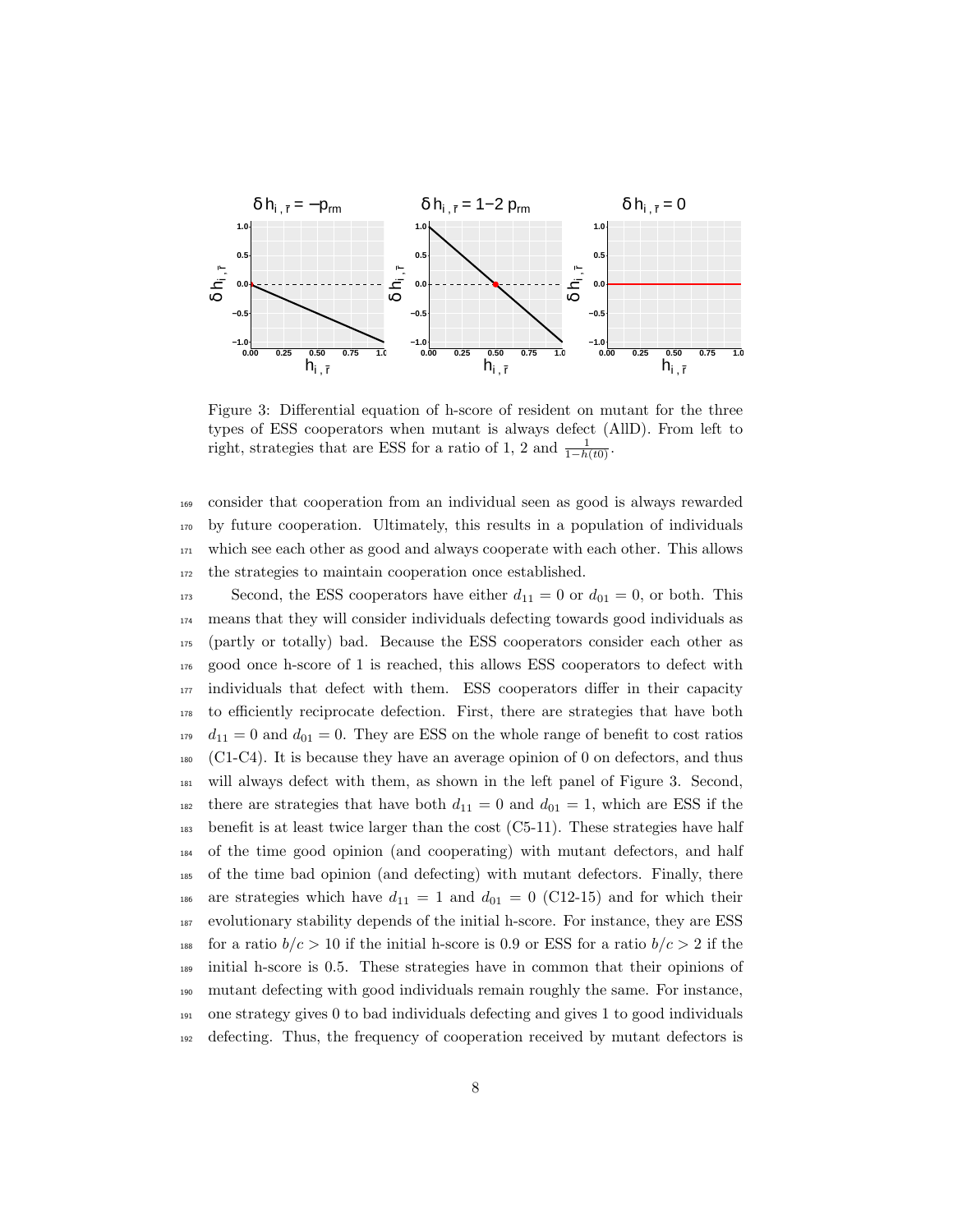193 approximately the initial h-score  $h(t0)$  and their fitness  $h(t0)$ b. Strategies C12-<sup>194</sup> 15 can not be invaded by a defector when their fitness  $b - c > h(t0)b$ . This 195 equation can be rearranged, leading to  $b/c > 1/(1 - h(t0))$ .

 To summarise, the rules of ESS cooperators make them efficiently reciprocate once cooperation is fully established. The first pattern maintains cooperation while the second makes them defect with mutant defectors. Yet, this does not assure that they reach cooperation in the first place. For that, we can observe 200 that ESS cooperators, besides  $c_{11} = 1$  and  $c_{10} = 1$ , judge a number of other encounters as good. This number and the type of encounters can vary but they judge enough cases as good so that the h-score of an individual with a resident strategy seen by other individuals with the same strategy, increases towards 1 (the differential equation is always positive). This ensures that they go towards full cooperation even in presence of initial disagreement. For instance, the first three strategies (C1-C3) consider that cooperating is good and at least one other case as good. Because these strategies cooperate with a probability h, it ensures <sup>208</sup> that the differential equation is always positive  $h + p(d_{20}) - h \geq 0$ . Another example is C4, which might appear surprising as they consider one cooperation 210 as bad  $c_{00} = 0$ . However, this case is very rare and it leads to the differential equation remaining positive.

 In short, the strategies that are evolutionary stable and cooperators have rules that (i) establish full cooperation with each other, (ii) sustain full coop- eration when established, and (iii) reduce the frequency of cooperation with mutant defectors. Note that the presence of a single of these features in a strategy does not mean that the strategy will be ESS. Indeed, we looked at the common patterns among the ESS rather than correlating the rules with the suc- cess of strategies. Finally, we observe a diversity of rules because first, strategies can differ in their capacity to defect with defectors, and second, different rules can lead a population to full cooperation on the long term.

<sup>221</sup> We now look at defector strategies that are ESS. Again, there are numerous strategies fulfilling these conditions but they have similar behaviour. Their distinctive feature is that they have a lower probability to cooperate with the mutant, than the mutant have with the resident. The rules have in common 225 the pattern that  $d_{10} = d_{00} = 0$ . In other words, they always defect with individuals defecting with individuals they see as bad. This allows them to avoid cooperation when individuals do not cooperate with them. Again, defectors can be separated into different types as a function of the maximum ratio of benefit to cost required for them to be ESS. First, the defectors that are ESS for the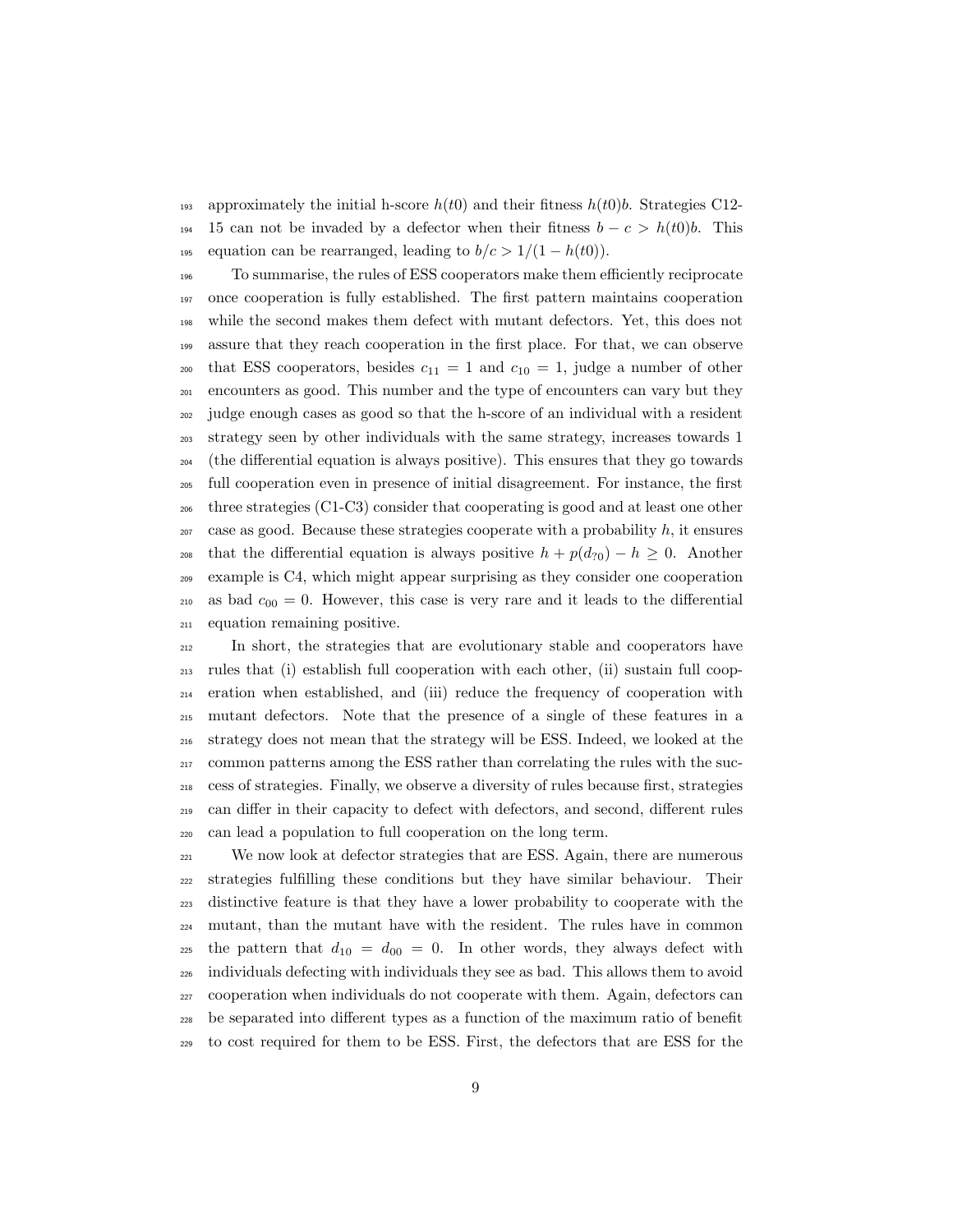whole range of benefit studied (D1 - D16) never cooperate with each other nor with the mutant. They are behaviourally equivalent to strategies that always defect. This means that they do not pay any cost and thus no strategies can <sup>233</sup> have a higher fitness than them. They also all have in common that  $c_{10} = c_{00} =$  0. This means that any strategy interacting with them (that they consider as bad) will be considered bad, and receive future defection. Second, some defectors are ESS only for a very limited range of the benefit to cost ratio. These strategies cooperate with mutant, but at a lesser rate than mutant with resident. This means that mutant can invade if the benefit they received by cooperation outweighs the cost of their cooperation. Without going into the 240 details, these strategies do not have the rules of  $c_{10} = c_{00} = 0$  as previous strategies, and thus are not perfect defectors.

<sup>242</sup> We notice that there are a large number of cases of polymorphism among these strategies. In the cases where these strategies can be invaded, there are <sup>244</sup> between 75.5% to 88.4% of cases with polymorphism against 5% to 17% when looking at any strategies. The reason is that if the benefit that mutant provides to resident is negligible when mutant are a minority, it is not the case anymore when they compose most of the population. Thus, defector strategies that are ESS for only a limited set of the benefit to cost ratios could still be frequent for other ratios.

#### In presence of errors

 When the errors are not negligible, the previously identified ESS are not evo- lutionary stable anymore except for always defect (AllD). This is because the errors in assessment lead discriminating cooperators to cooperate less, and dis- criminating defectors to defect less. For instance, the previously ESS cooper- ators maintain a lower level of cooperation between each other (and thus are easier to invade). In addition, the errors create disagreement and can have an effect on the long term. As a result,  $C^*$  can cooperate more with mutant than with themselves, even when mutant are strong cooperators e.g. judge good <sup>259</sup> all except  $d_{00}$ . This is because the cooperation of such strategy breaks down only in specific cases, which allow them to quickly get their h-score back to 1. AllD is still an ESS even if it sometimes cooperates by mistake, because it is not affected by assessment errors and thus has still the lowest frequency of cooperation possible.

To gain further insights, we look at the difference of fitness between mutant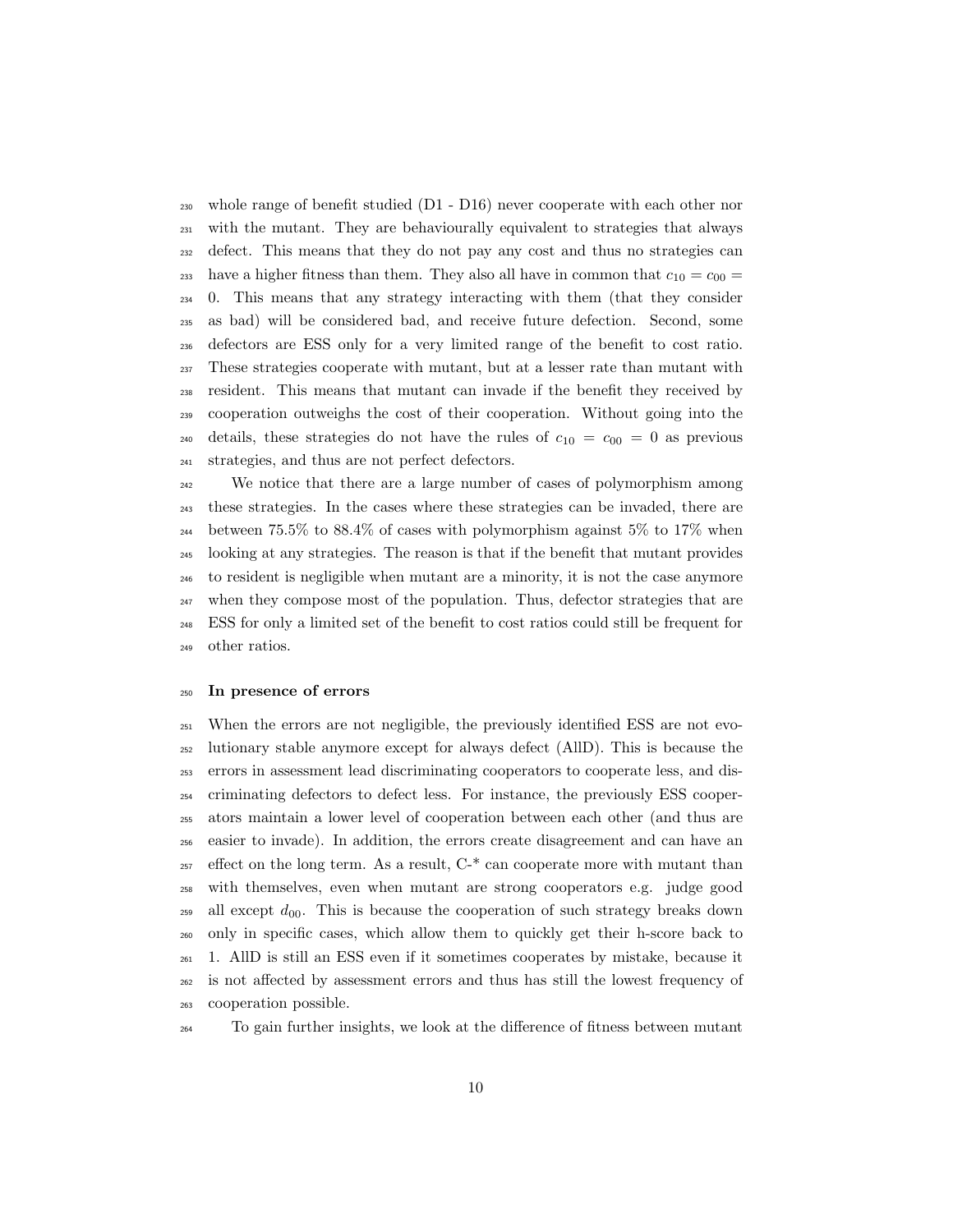

Figure 4: Difference of fitness between mutant and resident  $w_m-w_r$ , for different strategies that are ESS when there are no errors. We differentiate between strategies that were cooperators, defectors and the strategy that always defect (AllD), which is the only ESS in presence of errors. The results are presented for a high benefit to cost ratio  $(b/c = 20)$  to highlight the difference of fitness. Results for other, smaller benefit to cost ratios, can be found in supplementary figures S5 and S6, showing the same trend.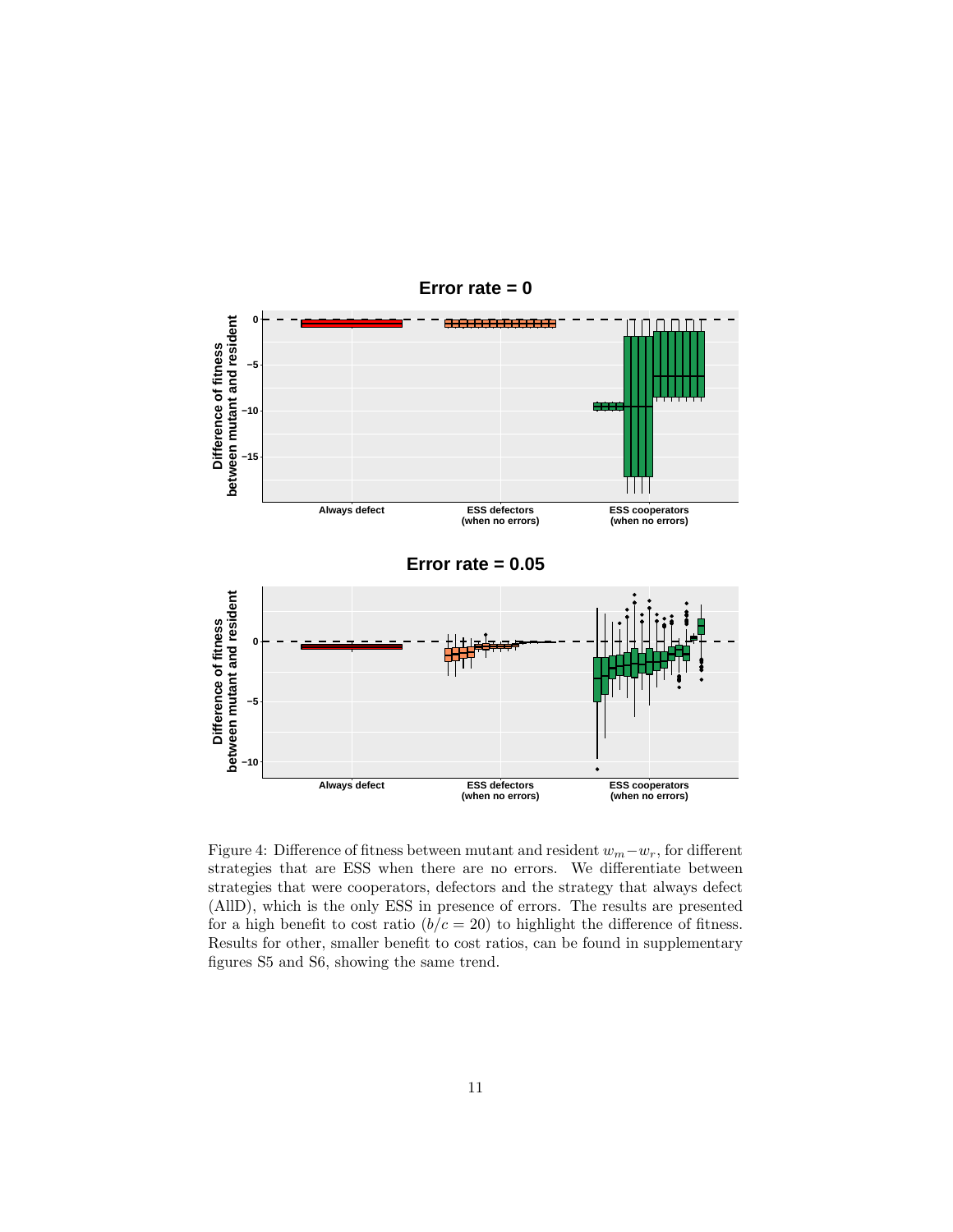and resident for different resident strategies. This difference of fitness gives us hints on the success of strategies when evolution is stochastic, that is when in- vasion is a probability based on the difference of fitness. We show the results for a high benefit to cost ratio in Figure 4 and for other ratios in supplementary Figures S5 and S6. First, Figure 4 shows that in absence of error, ESS coop- erators have a higher difference of fitness as the benefit increases. This result <sup>271</sup> suggests that ESS cooperators could be more prevalent than ESS defectors when selection is weak and if the benefit of cooperation is sufficiently high. Second, Figure 4 shows the same (but weaker) trend when errors are not negligible. In particular, the difference of fitness is higher for C15 than the only ESS with error: always defect against the majority of mutants. This suggests that if in presence of errors, C15 is not ESS anymore, it could still be a very frequent strategy (and more frequent than always defect).

## Discussion

 Among the large number of possible moral rules, previous work shows that only a few of them stand out and should be observed in the real world [11]. Yet, models studying the evolution of moral rules considered either public assessment or a limited number of strategies and it still lacks of an exhaustive evolutionary analysis of moral rules with private assessment. In this paper, we fill this gap by building an analytical model to describe the change in opinions as a function of time. We used this model to study the invasibility of any strategies by any other strategies up to third-order assessment rules, and identify the evolutionary stable strategies.

 Previous results suggested that considering private information breaks down cooperation and limits the evolution of cooperative moral rules by creating disagreement [27]. However, our results show that there are evolutionary stable rules implementing cooperation even when assessment is private. This result is <sub>292</sub> explained by the fact that some rules are capable to suppress disagreement on the long term. Second, our results show that the number of ESS in our study can even be higher than the number of ESS previously found when considering public information [11]. This is because multiple rules can end up implementing the same level of cooperation on the long term. For instance, strategies C-1 and C-3 differ in their rules about good individuals defecting with bad individuals <sup>298</sup>  $(d_{10})$  but they still end up with full cooperation at equilibrium. Note that these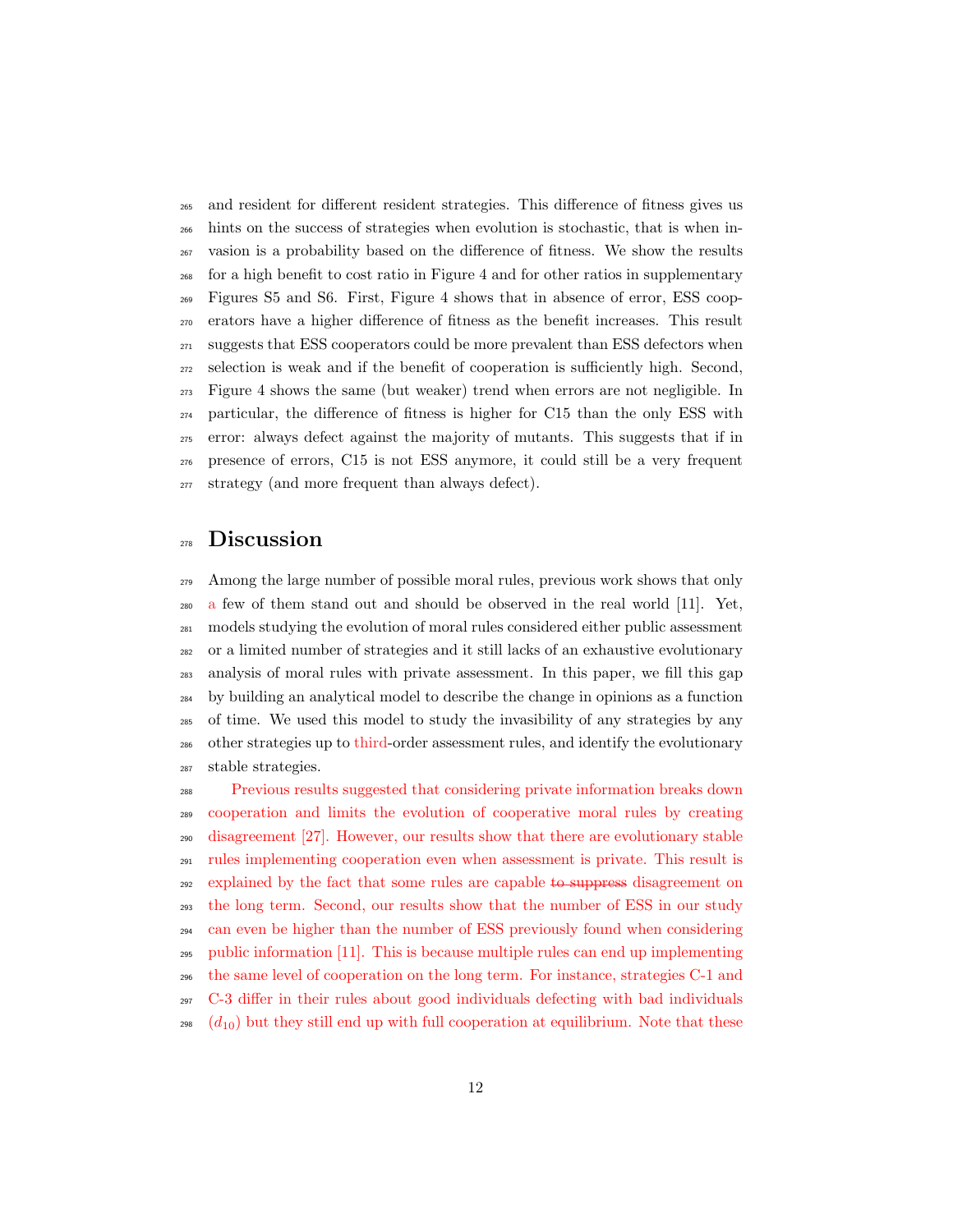Table 1: Presentation of the main strategies identified in the literature, i.e. image scoring, standing strategy and the leading eight; and the ESS cooperators identified in our analysis C1-15. \* mark wildcards. Note that all C1-15 have an additional restriction:  $p(o, r, r) > h_{r, \bar{r}}$ , which ensures that the h-score  $h_{r, \bar{r}}$ increases up to 1 (see Equation 4). This means that a maximum of one of the wildcards can be equal to 0 for C1-4 and C12-15, and a maximum of two wildcards can be equal to 0 for C5-11.

|                   | $c_{11}$ | $c_{10}$ | $c_{01}$   | $c_{00}$ | $a_{11}$     | $a_{10}$ | $a_{01}$     | $a_{00}$ |
|-------------------|----------|----------|------------|----------|--------------|----------|--------------|----------|
| Image scoring     |          |          |            |          |              | 0        | O            |          |
| Standing strategy |          |          |            |          | $\Box$       |          | $\mathbf{0}$ |          |
| Leading 1-8       |          | ∗        |            | ∗        | $\mathbf{0}$ |          | $\mathbf{0}$ | ∗        |
| $C1-4$            |          |          |            | ∗        | $\mathbf{0}$ | ∗        | $\Omega$     | ∗        |
| $C5-11$           |          |          |            | ∗        | $\Omega$     | ∗        |              | $\ast$   |
| C12-15            |          |          | $^{\circ}$ | $\ast$   |              | ∗        | $\Omega$     | $\ast$   |

 conclusions rely on the assumption that interactions are long enough so that initial disagreement is negligible. When interactions are shorter, it is likely that other mechanisms are required for indirect reciprocity to evolve such as empathy [20] or public institutions [21].

 Second, we identify the important properties of the rules that are ESS and cooperators. These strategies consider (i) good cooperators as good, (ii) all or a part of defectors towards good individuals as bad, and (iii) a varying number of other cases as good. The last rule allows the strategy to converge toward a full population of good cooperators, and the first two rules allow them to efficiently reciprocate once good reputation is established.

 How do these successful rules compare to rules previously identified in the literature? To answer this question, we present the main rules in the compar- ative Table 1. A significant part of previous work has focused on two famous strategies, image scoring [4], that is cooperate with cooperators and defect with defectors, and standing [10, 28], that is cooperate with cooperators, cooperate with defectors towards defectors and defect with defector towards cooperators (see Table 1). Image scoring was historically one of the first strategies to suc- cessfully implement indirect reciprocity [4], but later work showed that standing is more evolutionary successful [10]. Our results concur as we found the stand- ing strategy to be evolutionary stable for any benefit superior to cost (standing strategy is C1), while image scoring is not an ESS. Note that image scoring would be an ESS if initial h-score is exactly 1.

<sup>321</sup> In addition, our results show that the important rules of the standing strat-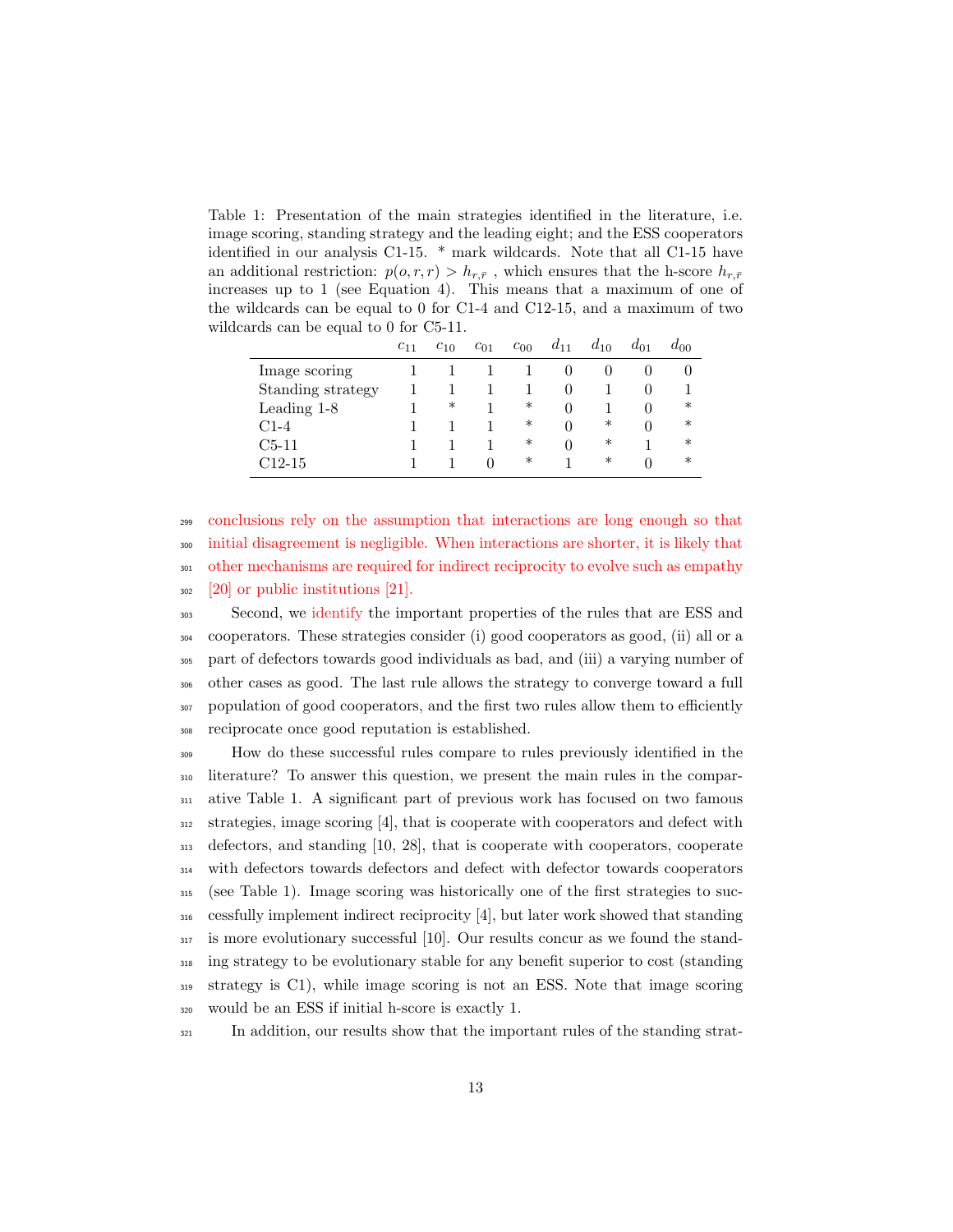egy are "cooperate with good cooperators" and "defect with defectors against good", and that the part "cooperate with defectors against bad" can vary. This distinction provides important new insights into the ongoing debate. Indeed, some experimental evidence supports the presence of standing strategy in nat- ural populations [29] while others [30] appear to be against. In laboratory experiments [30], researchers compared the amount of defection received by an unconditional defectors and a "justified" defectors, that is individuals that de- fect with previous defectors. Their results showed that the difference is not strong enough to support standing strategy. As pointed out [10], these conclu- sions could be limited as they do not measure the amount of defection received by individuals that refuse to help previous donors. Our results show rigorously here that it is this amount of defection towards defectors against good indi- viduals that matters for the success of the standing strategy rather than the cooperation toward justified defectors as measured in the experiments. Thus, our results suggest that further experiments with different measures is required to reject or accept the prevalence of standing strategy.

 Our work also follows the exhaustive evolutionary analysis which showed eight successful strategies (called leading eight [11]). A direct comparison of the leading eight and the ESS described here is limited because this previous study focused on the evolutionary success of different action rules, i.e. what is the best action rule for a given assessment rule, while the model presented here focuses on assessment rules, i.e. how to judge someone. Yet, it can shed light on main differences between private and public assessment. First, the C-\* strategies <sup>345</sup> require that  $c_{10} = 1$ , a rule which is shared by only half of the leading eight. This rule is crucial with private assessment to avoid cooperators loosing their good standing. Those leading eight strategies which do not share this rule were shown to suffer greatly by private assessments before [27]. Second, C\*- rules <sup>349</sup> also require that enough cases are considered good so that the full population converge towards being good cooperators. On the other side, C-\* rules can vary in cases where leading eight can not. For instance, the leading eights always consider defection towards a good individual as bad. This is shared by the most successful strategies found here. However, the C-\* strategies can also consider <sup>354</sup> defection in one situation  $(d_{11} \text{ or } d_{01})$  as good and still be ESS given that the benefit of cooperation is high enough. This is because such a rule in public assessment would lead to all individuals cooperating with defectors while this happens partially with private assessment.

Third, we find that the presence of errors breaks down the evolutionary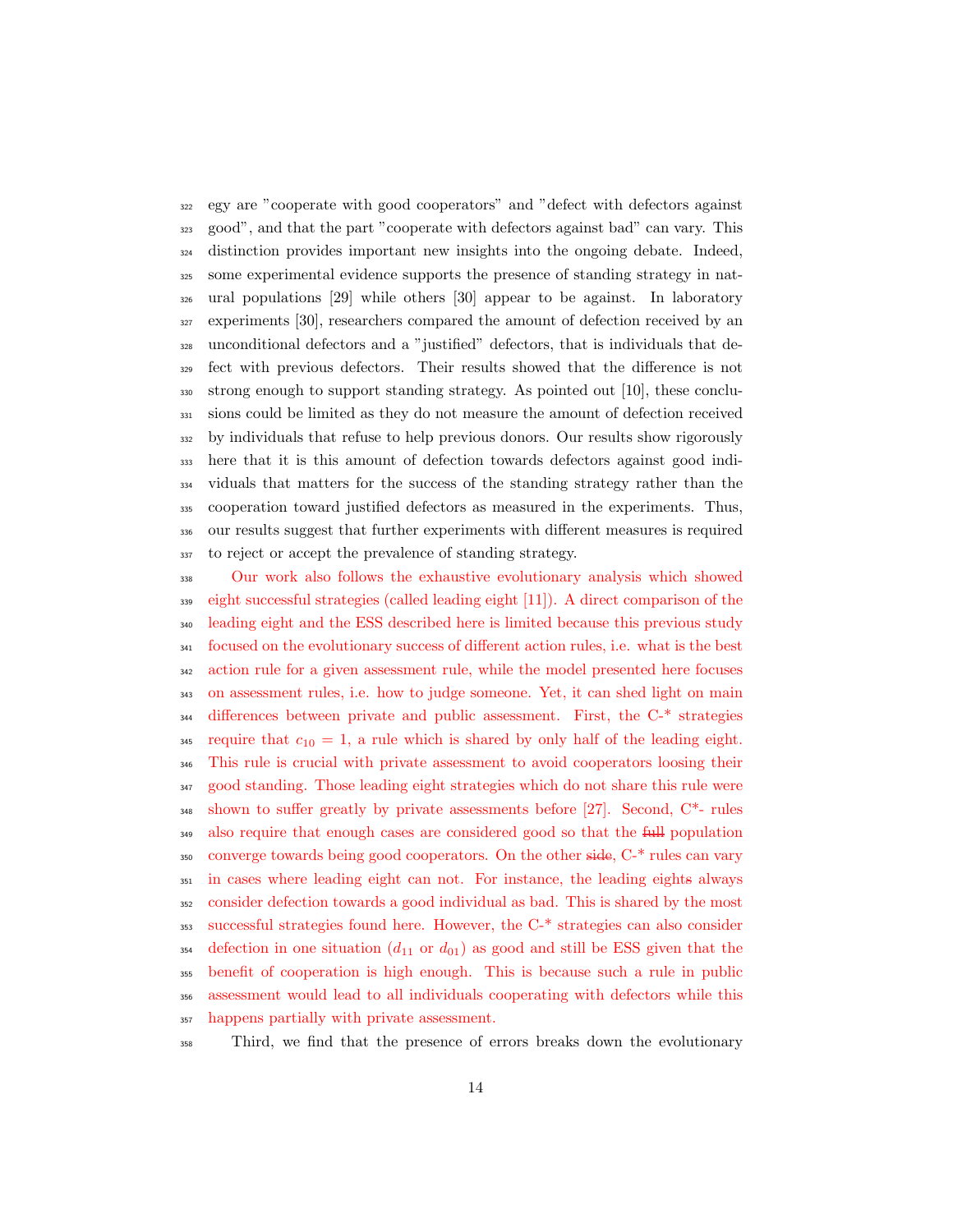stability of the previously identified strategies. This is because the property of these rules that allow them to converge toward full cooperation, also makes them vulnerable to errors. This result suggests that private assessment rules could not evolve when errors are frequent, and that public assessment for instance supported by an institution could be preferred in this case [21]. However, this result is mitigated by two points. First, we have considered that any difference of fitness, however small, leads to invasion or not. This is a classic assumption of ESS analyses but in the real world, selection can be weaker and stochasticity can result in non-ESS to be frequent. Important first steps have been made by a recent paper which considered stochastic evolution of a population mixing one discriminator strategy, with unconditional cooperators and defectors [22]. An extension could consider a population of different discriminator strategies in co-presence. Second, the effect of errors could be suppressed by additional mechanisms. Evidence shows that not only the outcome of an action plays a role in assessments but also the intention behind this action [31, 32], and thus errors in actions could have a limited effect. Another example is the role of communication and conformity which could counterbalanced the effect of errors and drive the h-score towards a general agreement. Further work integrating these mechanisms would provide a more realistic model and test if the strategies identified here could be frequent in presence of errors.

 Results from models of indirect reciprocity can be confronted to the donor game conducted in laboratory experiments. For instance, experiments con- ducted by [33] showed that information about the partners' previous partners' reputation increases the level of cooperation. This is in agreement with our results that all the C-\* use second-order information. Second, recent exper- iments have studied the strategies employed by individuals [34]. They show that individuals often requested second-order information, and at a higher fre- quency when their partner has previously defected. We find some similarity in our results. All the C<sup>\*</sup> require to know the past interactions of their partner to judge its action when the partner defected, while only eight strategies re- quire this information when the partner cooperated. This goes to 3 against 1 if we considered the most successful strategies C1-4. Last but not least, they showed a strong variation in behavioural strategies. This is in line with ours results, which show that diverse behavioural strategies can be employed. How- ever, these comparisons are limited as our model considers a large group size and long interactions, which are both assumptions often absent in laboratory experiments. A more promising path to test our results would be in study in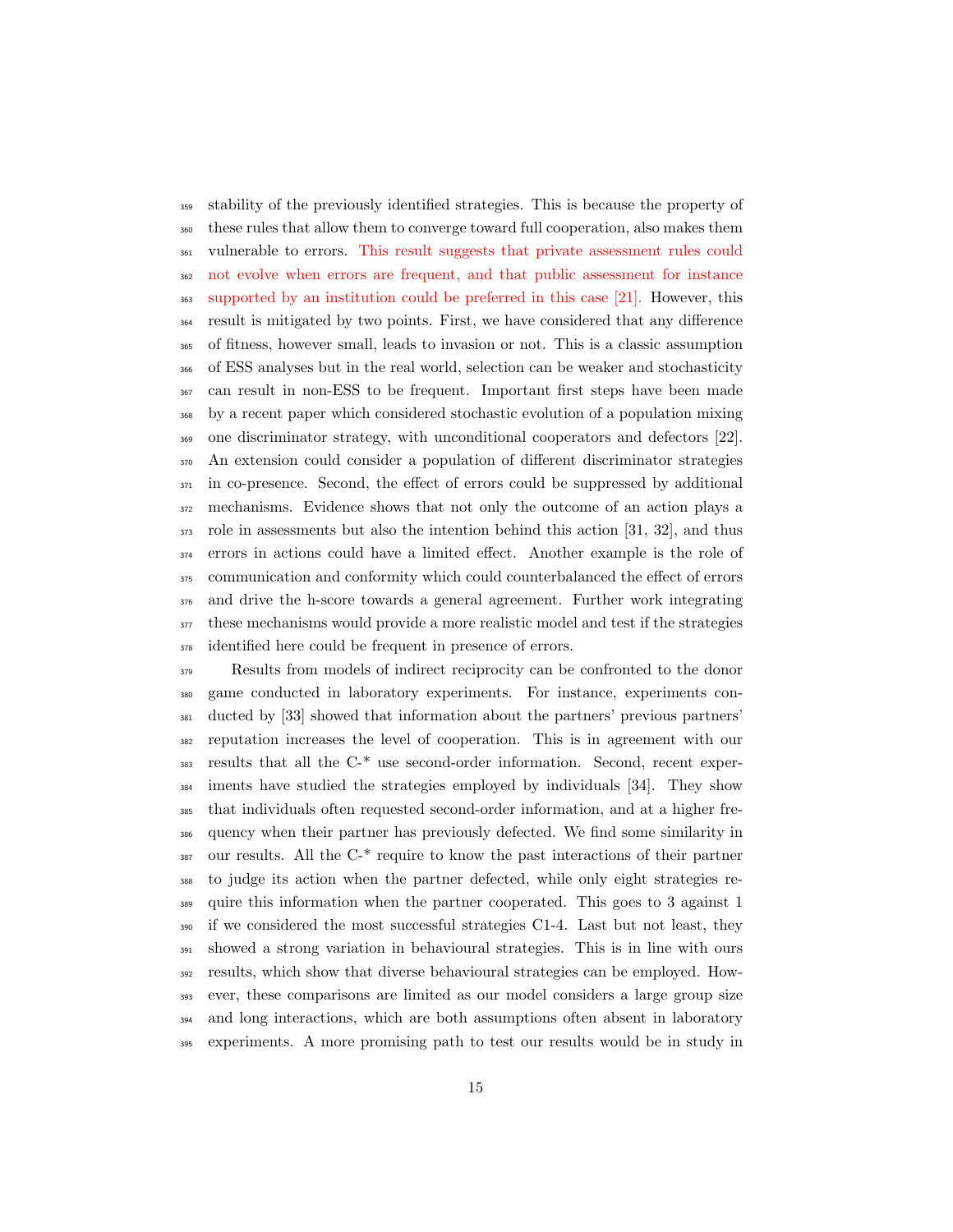#### natural populations.

 We have made a number of assumptions in this model that need to be discussed. First, we approximated the reputation dynamics by a deterministic approach. This required two main assumptions, that the size of the population is infinitely large and that the number of observers is finite. The first assumption means that the results in this paper are applicable only to cases where the population is sufficiently large. The second assumption results naturally from physical limits of the number of observers, e.g. it is likely that an increase of ten fold of group size does not mean an increase of ten fold of the number of observers. However, it is important to note that there are possible exceptions, in particular systems where actions are widely shared e.g. e-commerce or medieval merchant guilds [35].

 Second,we have considered that the initial h-scores are the same for all indi- viduals, including the resident and mutant strategies. In real world, the opinion of an individual on a newly met individual could be part of the individual strat- egy (in the same way that tit-for-tat could play cooperate or defect at the first round). We did not consider this here to keep the number of strategies reason- able and we focused on the strategies that are ESS for diverse initial h-scores. Future work could integrate the initial h-score in the strategy and replicate the evolutionary analysis.

 To conclude, the contribution of this paper is two fold. First, it provides a first exhaustive evolutionary analysis of moral rules with private assessment. It provides more realistic results, as a large number of real-world situations (in- cluding most of laboratory experiments) includes private assessment. Second, it provides an analytical model that describes the opinion dynamics when assess- ment is private and allows further investigation of the issue accurately and at a faster speed than with simulations, enabling exhaustive analyses. The model can easily be extended to integrate other mechanisms. A natural progression of this work is (i) to study strategies up to second-order action rules where action also depends of actor's reputation to compare results with the previous exhaustive evolutionary analysis with public assessment [11], and (ii) integrate the effect of communication and conformity [36] as it plays a prevalent role in indirect reciprocity [24] and can be easily integrated in the model [37].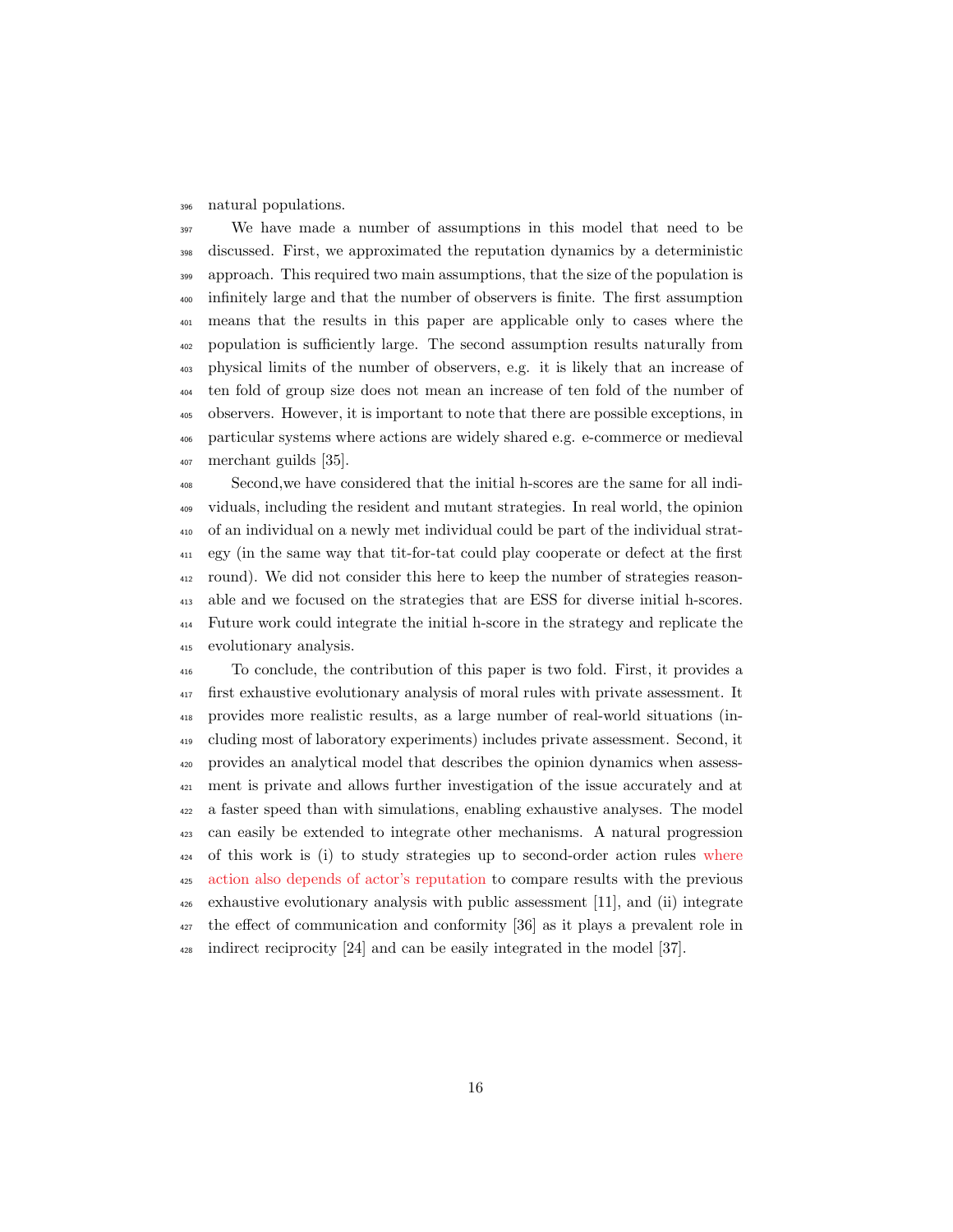## <sup>429</sup> Method

<sup>430</sup> We build a deterministic model that approximates the average fitness of an <sup>431</sup> individual of a given strategy. We first consider a *monomorphic* population <sup>432</sup> where all individuals have the same resident strategy. We do so to introduce <sup>433</sup> the method in its simplest form. We consider that the number of interactions <sup>434</sup> is large enough, and thus, the fitness  $w_i^*$  of a focal individual i is its average 435 payoff  $(N$  is the population size):

$$
w_i^* = \frac{1}{N-1} \sum_{r=1}^{N-1} \left( bp^*(c_{i,r}) - cp^*(c_{r,i}) \right). \tag{2}
$$

436 The fitness of an individual i is the benefit b received when other individuals  $437$  cooperate with the individual i, discounted by the cost c paid when the focal  $\frac{438}{100}$  individual i cooperates. The probability that an individual r cooperates with <sup>439</sup> individual i is denoted by  $p(c_{i,r})$ . The superscript  $*$  denotes that the fitness <sup>440</sup> and probability of cooperation considered are at equilibrium. This probability <sup>441</sup> itself depends on the many opinions that individuals have on each other, which <sup>442</sup> is difficult to track analytically. Instead of describing all the opinions, we define  $443$  a h-score of an individual i as the proportion of other individuals with opinion  $_{444}$  1 on i, or the average reputation of i.

 The h-score is useful because considering that the number of individuals is large enough and that the donor, recipient and observers are chosen randomly, the h-score also describes the probability that a random individual has an opin-448 ion of 1 on the focal individual i, that is  $h_{i,\overline{r}} = p(o_{ir} = 1)$ . Thus, we can combine h-score and the action rules which describe how individuals act upon a given encounter, to describe the probability of cooperation:

$$
p^*(c_{i,r}) = h_{i,r}a_1 + (1 - h_{i,r})a_0.
$$
\n(3)

<sup>451</sup> Similarly, using the assessment rules, we can calculate the probability that h-452 score increases or decreases after an interaction  $p(o_{r,r,r})$ , and thus, the dynamics <sup>453</sup> of h-score over time. The formula is given in Equation 9 in the detailed method <sup>454</sup> in SI. Execution and assessment errors modify respectively the probability of <sup>455</sup> cooperation or the probability of h-score to increase or decrease after an inter-<sup>456</sup> action as described in the equations 12 and 13 of the extended method section  $457$  (SI).

<sup>458</sup> So far, we derived the change in h-score for an individual with a given strat-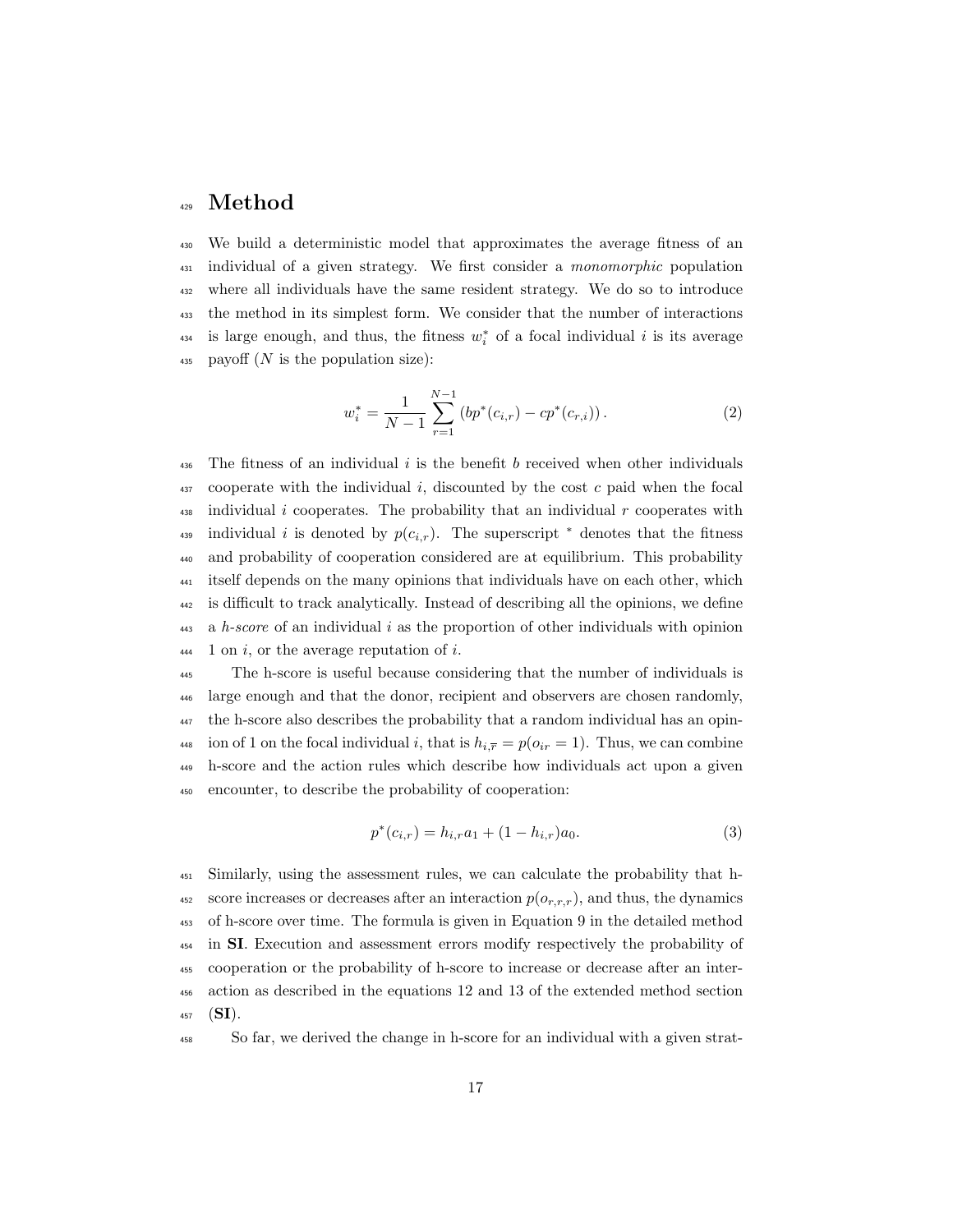egy but we would like to derive the change in h-score for any individuals. Let us note that because individuals have the same strategy, the direction of change is similar across individuals and their h-score will converge towards the same equilibrium points. In addition, we make the assumption that the number of observers is small and independent of the population size. We also assume that the initial h-score of all individuals are the same. Following these two assump- tions, the differences in h-score between individuals due to stochasticity is small and negligible on the dynamics. Because the change in h-score is very small af- ter an interaction, it can be approximated by the following differential equation [38] (see details in SI)

$$
\frac{d(h_{r,\overline{r}})}{dt} = p(o_{r,r,r}) - h_{r,\overline{r}}.\tag{4}
$$

<sup>469</sup> The average h-score at equilibrium can be found by solving the equation  $\frac{d(h_r,\bar{r})}{dt}$ 470 0. This equation is a polynomial of  $h_{r,\overline{r}}$  of a maximum degree of three (see Equa- tions 19 to 22 in **SI**). The stability of equilibrium points is determined by looking at the sign of the derivative at the equilibrium points [26].

 We now extend the analytical model to conduct an evolutionary invasion analysis (in short, ESS analysis). To know if a strategy can be invaded or not by another, we need to compute the difference of absolute fitness between a mutant strategy in a population of resident strategy. If the fitness of the mutant is greater than that of the resident, the mutant invades the population and becomes resident. If the fitness of the mutant is lower, the mutant disappears and the resident resists invasion. When the two values of fitness are equal, the resident also resists invasion because in an infinitely large population, a mutant strategy can not invade by drift. If two strategies can mutually invade, there will be polymorphism.

<sup>483</sup> The difference of fitness between a mutant  $w_m$  and a resident  $w_r$  is given as follows:

$$
\Delta w = w_m - w_r = p^*(c_{m,r})b - p^*(c_{r,m})c - p^*(c_{r,r})(b-c).
$$
 (5)

 The fitness of the mutant is the benefit received when a resident cooperates with the mutant discounted by the cost of the cooperation from mutant to resident. There are three different probabilities of cooperation. The probability of coop-488 eration between residents  $p(c_{r,r})$  is calculated as in the case of a monomorphic population. The two remaining probabilities of cooperation can be computed as previously using h-score and action rules (Equation 15 in SI). To find the prob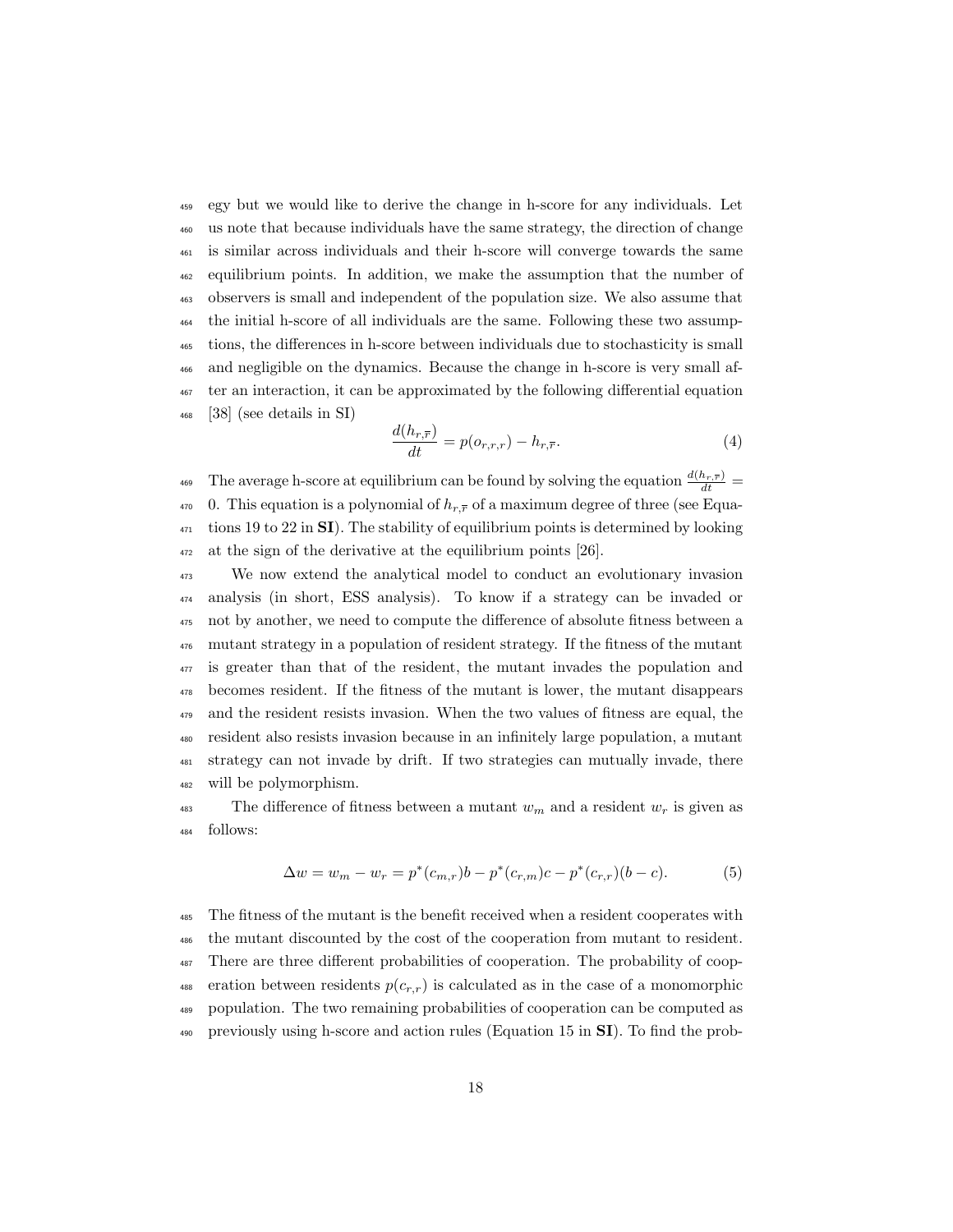ability of cooperation at equilibrium, we describe the dynamics of the h-score as previously

$$
\frac{d(h_{m,\overline{r}})}{dt} = p(o_{m,r,r}) - h_{m,\overline{r}},
$$
\n
$$
\frac{d(h_{\overline{r},m})}{dt} = p(o_{r,r,m}) - h_{\overline{r},m}.
$$
\n(6)

 The probabilities of h-score to increase after the observation of an interaction,  $p(o)$ , can be described using the h-score and the assessment rules as previously (Equation 17 in SI). This system of two polynomial equations with two un- knowns are solved numerically. To determinate the stability of the equilibrium points, we look at the Jacobian matrix at the equilibrium of interest. The equi- librium is locally stable if the real part of the leading eigenvalue is negative [26]. Errors are integrated in the same way as in the case of monomorphic populations.

<sub>501</sub> Acknowledgments. C.P. and T.A.H. were supported by Future of Life Institute (grant RFP2-154). T.A.H. is also supported by Leverhulme Research Fellowship (RF-2020-603/9).

Data availability statement. The code is available online at

'https://github.com/CedricPerret' in the project 'RepDyn'.

506 Author contributions. C.P, M.K and T.A.H designed the research. C.P. and MK developed the model. C.P. implemented software and carried out the analysis. C.P, M.K and T.A.H wrote the manuscript

**Competing interests.** The authors declare no competing interests.

## References

- 1. Hamlin, J. K., Wynn, K., Bloom, P. & Mahajan, N. How infants and toddlers react to antisocial others. Proceedings of the National Academy of Sciences of the United States of America 108, 19931–19936 (2011).
- 2. Harms, W. & Skyrms, B. in The Oxford Handbook of Philosophy of Biology (Oxford University Press, 2009).
- $_{516}$  3. Alexander, R. D. The biology of moral systems (ed Routledge) (Taylor & Francis Inc, Somerset, USA, 1987).
- 4. Nowak, M. A. & Sigmund, K. Evolution of indirect reciprocity by image <sub>519</sub> scoring. *Nature* **393**, 573–577 (1998).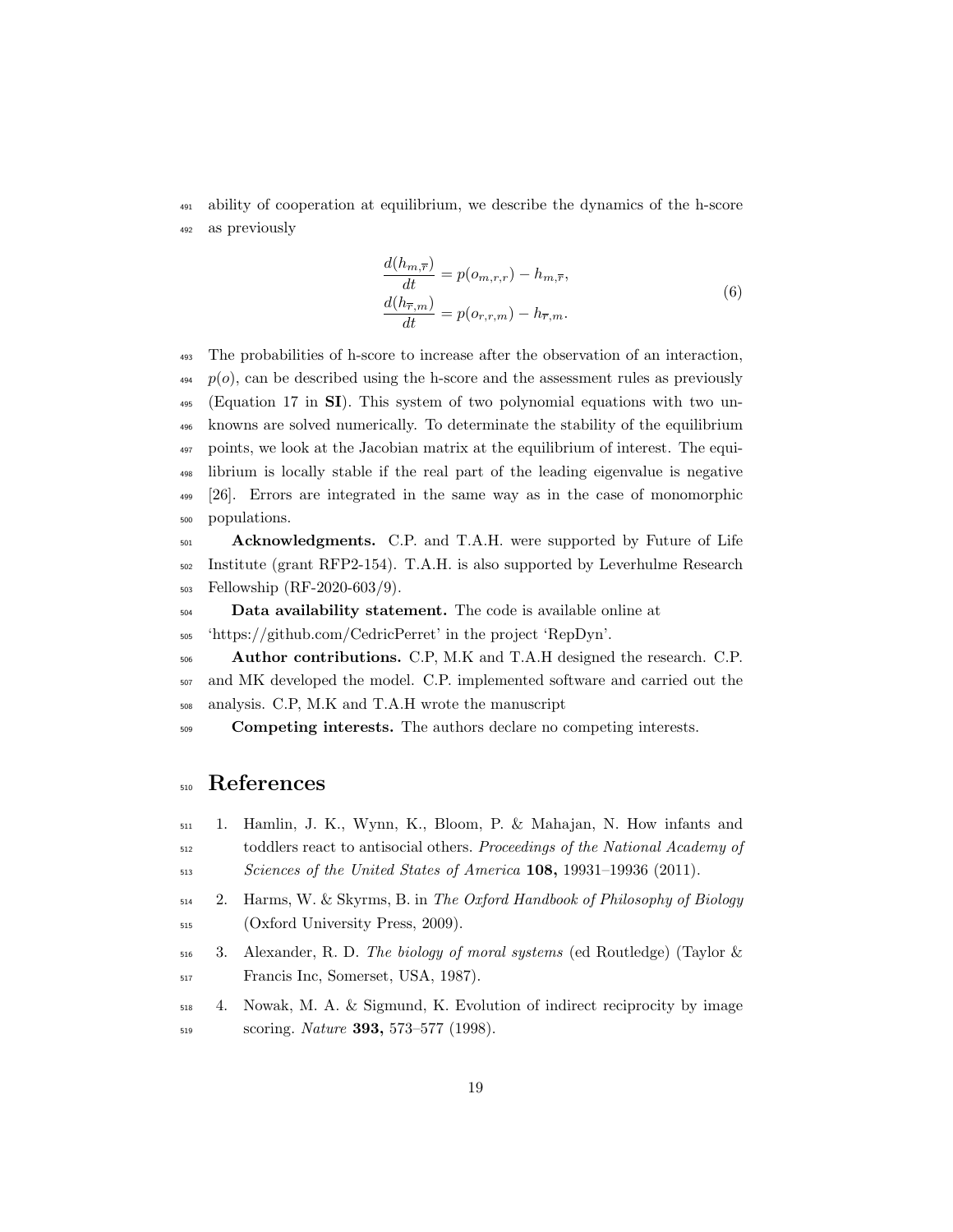- 5. Brandt, H., Ohtsuki, H., Iwasa, Y. & Sigmund, K. in Mathematics for Ecology and Environmental Sciences 21–49 (Springer Berlin Heidelberg, 2007).
- 6. Nowak, M. A. & Sigmund, K. Evolution of indirect reciprocity. Nature 437, 1291–1298 (2005).
- 7. Axelrod, R. & Hamilton, W. D. The Evolution of cooperation. Evolution  $211, 1390-1396$  (1981).
- 8. Hilbe, C., Martinez-Vaquero, L. A., Chatterjee, K. & Nowak, M. A. Memory- n strategies of direct reciprocity. Proceedings of the National Academy of 529 Sciences of the United States of America 114, 4715-4720 (2017).
- 530 9. Dunbar, R. I. The social brain hypothesis. Evolutionary Anthropology: Is-sues, News, and Reviews 6, 178-190 (1998).
- 10. Leimar, O. & Hammerstein, P. Evolution of cooperation through indirect <sub>533</sub> reciprocity. Proceedings of the Royal Society B: Biological Sciences 268, 745–753 (2001).
- 11. Ohtsuki, H. & Iwasa, Y. How should we define goodness? Reputation dynamics in indirect reciprocity. Journal of Theoretical Biology 231, 107– 120 (2004).
- 12. Olson, K. R. & Spelke, E. S. Foundations of cooperation in young children. Cognition 108, 222–231 (2008).
- 13. Kenward, B. & Dahl, M. Preschoolers distribute scarce resources accord- ing to the moral valence of recipients' previous actions. Developmental Psychology 47, 1054–1064 (2011).
- 14. Meristo, M. & Surian, L. Do infants detect indirect reciprocity? Cognition  $\frac{129}{102}$ , 102–113 (2013).
- 15. Hamlin, J. K., Wynn, K. & Bloom, P. Social evaluation by preverbal in- $_{546}$  fants. *Nature* **450**, 557–559 (2007).
- 16. Smith, K. M., Larroucau, T., Mabulla, I. A. & Apicella, C. L. Hunter- gatherers maintain assortativity in cooperation despite high levels of resi- $_{549}$  dential change and mixing. Current Biology  $28$ ,  $3152-3157$  (2018).
- 17. Smith, K. M. & Apicella, C. L. Hadza hunter-gatherers disagree on per- ceptions of moral character. Social Psychological and Personality Science  $\frac{552}{11,616-625}$  (2020).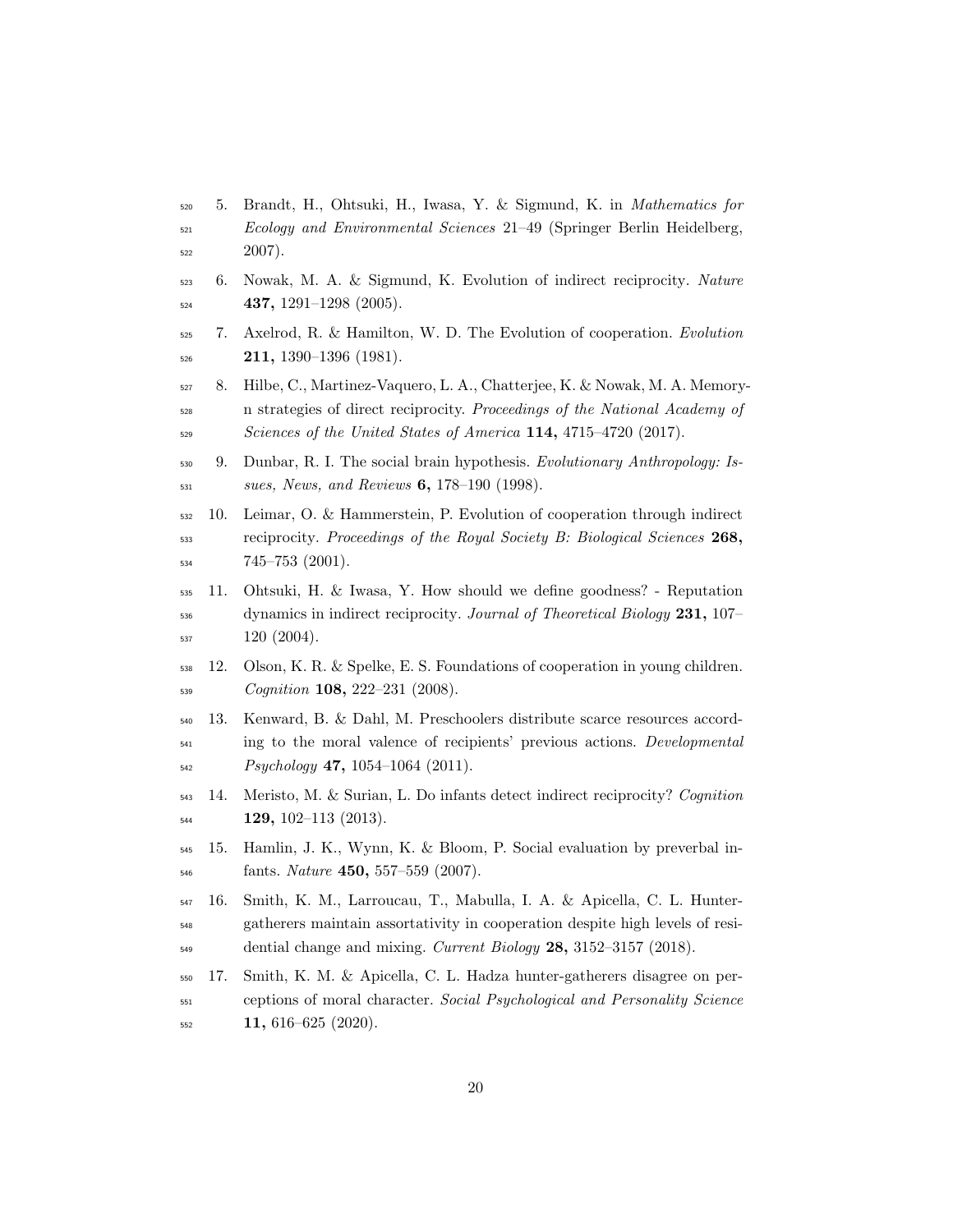- 18. Okada, I., Sasaki, T. & Nakai, Y. A solution for private assessment in indi-<sub>554</sub> rect reciprocity using solitary observation. Journal of Theoretical Biology 455, 7-15 (2018).
- 19. Uchida, S. Effect of private information on indirect reciprocity. Physical review E 82, 1–8 (2010).
- 20. Radzvilavicius, A. L., Stewart, A. J. & Plotkin, J. B. Evolution of empa- $\frac{1}{559}$  thetic moral evaluation. *Elife* 8, 1–17 (2019).
- 21. Radzvilavicius, A. L., Kessinger, T. A. & Plotkin, J. B. Adherence to <sub>561</sub> public institutions that foster cooperation. Nature Communications 12. http://dx.doi.org/10.1038/s41467-021-23783-9 (2021).
- 22. Okada, I. Two ways to overcome the three social dilemmas of indirect reciprocity. Scientific Reports, 1–9 (2020).
- 23. Okada, I. A review of theoretical studies on indirect reciprocity. Games,  $1-17$  (2020).
- 24. Dunbar, R. Grooming, gossip, and the evolution of language (Harvard Uni-versity Press, 1998).
- 25. Santos, F. C., Santos, F. P. & Pacheco, J. M. Social norm complexity <sub>570</sub> and past reputations in the evolution of cooperation. *Nature* **555**, 242–245 (2018).
- 26. Otto, S. P. & Day, T. A biologist's quide to mathematical modeling in ecology and evolution (Princeton University Press, Princeton, NJ, 2007).
- 27. Hilbe, C., Schmid, L., Tkadlec, J., Chatterjee, K. & Nowak, M. A. Indirect reciprocity with private, noisy, and incomplete information. Proceedings of the National Academy of Sciences of the United States of America 115, 12241–12246 (2018).
- 28. Sugden, R. The economics of rights, co-operation and welfare 1–243 (Pal-grave Macmillan, 1986).
- $29.$  Hilbe, C., Šimsa, Š., Chatterjee, K. & Nowak, M. A. Evolution of cooper-581 ation in stochastic games. Nature 559, 246-249 (2018).
- 30. Milinski, M., Semmann, D., Bakker, T. C. & Krambeck, H. J. Cooperation through indirect reciprocity: Image scoring or standing strategy? Proceed-ings of the Royal Society B: Biological Sciences 268, 2495–2501 (2001).